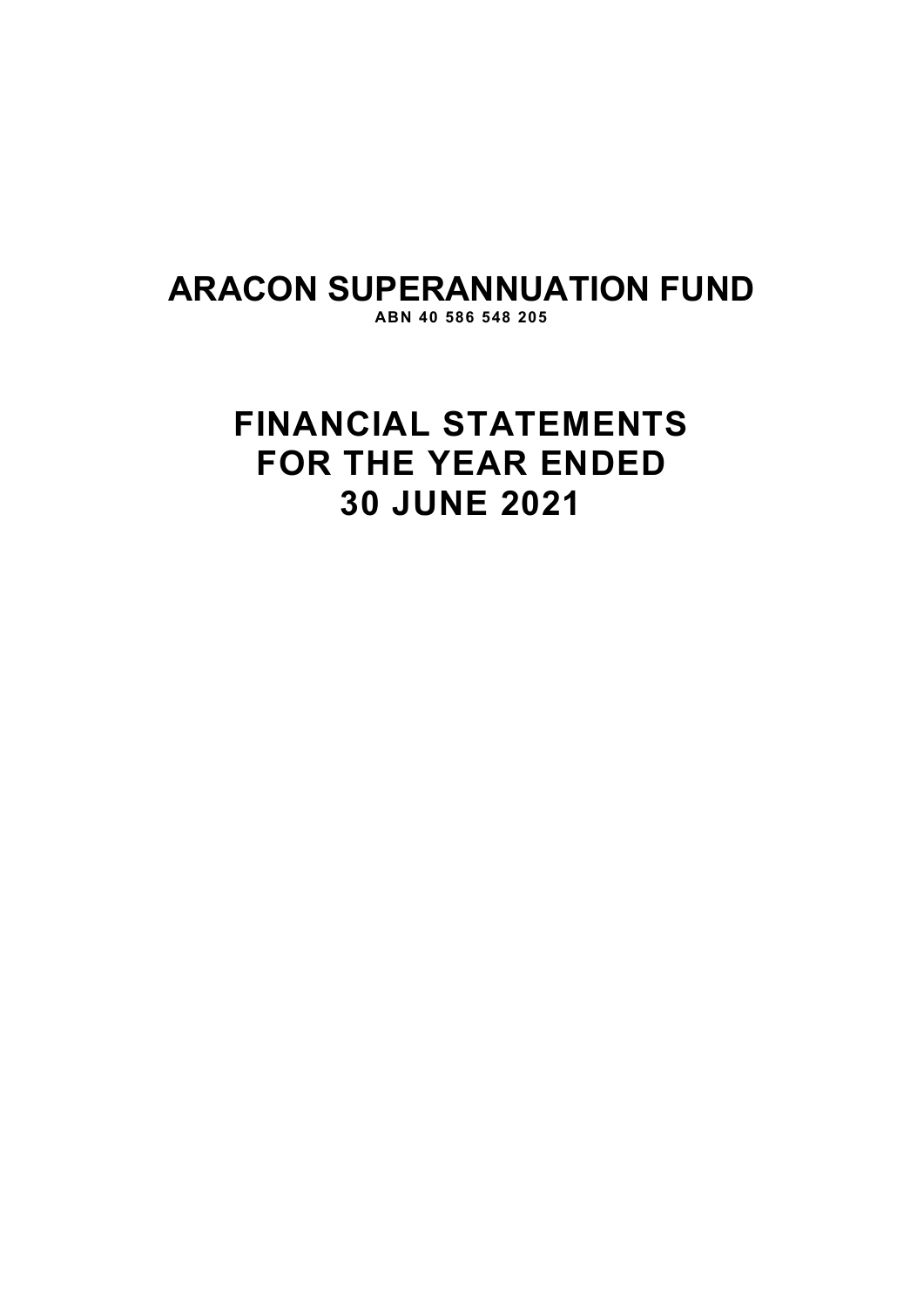# **ARACON SUPERANNUATION FUND CONTENTS**

**Page(s)**

| <b>Statement of Financial Position</b>         | $\mathbf 1$             |
|------------------------------------------------|-------------------------|
| <b>Income Statement</b>                        | $\mathbf{2}$            |
| <b>Statement of Changes in Member Benefits</b> | 3                       |
| <b>Statement of Changes in Equity</b>          | $\overline{\mathbf{4}}$ |
| <b>Statement of Cash Flows</b>                 | 5                       |
| <b>Notes to the Financial Statements</b>       | $6 - 30$                |
| <b>Trustee's Declaration to the Members</b>    | 31                      |
| <b>Auditor's Report to the Trustee</b>         | 32                      |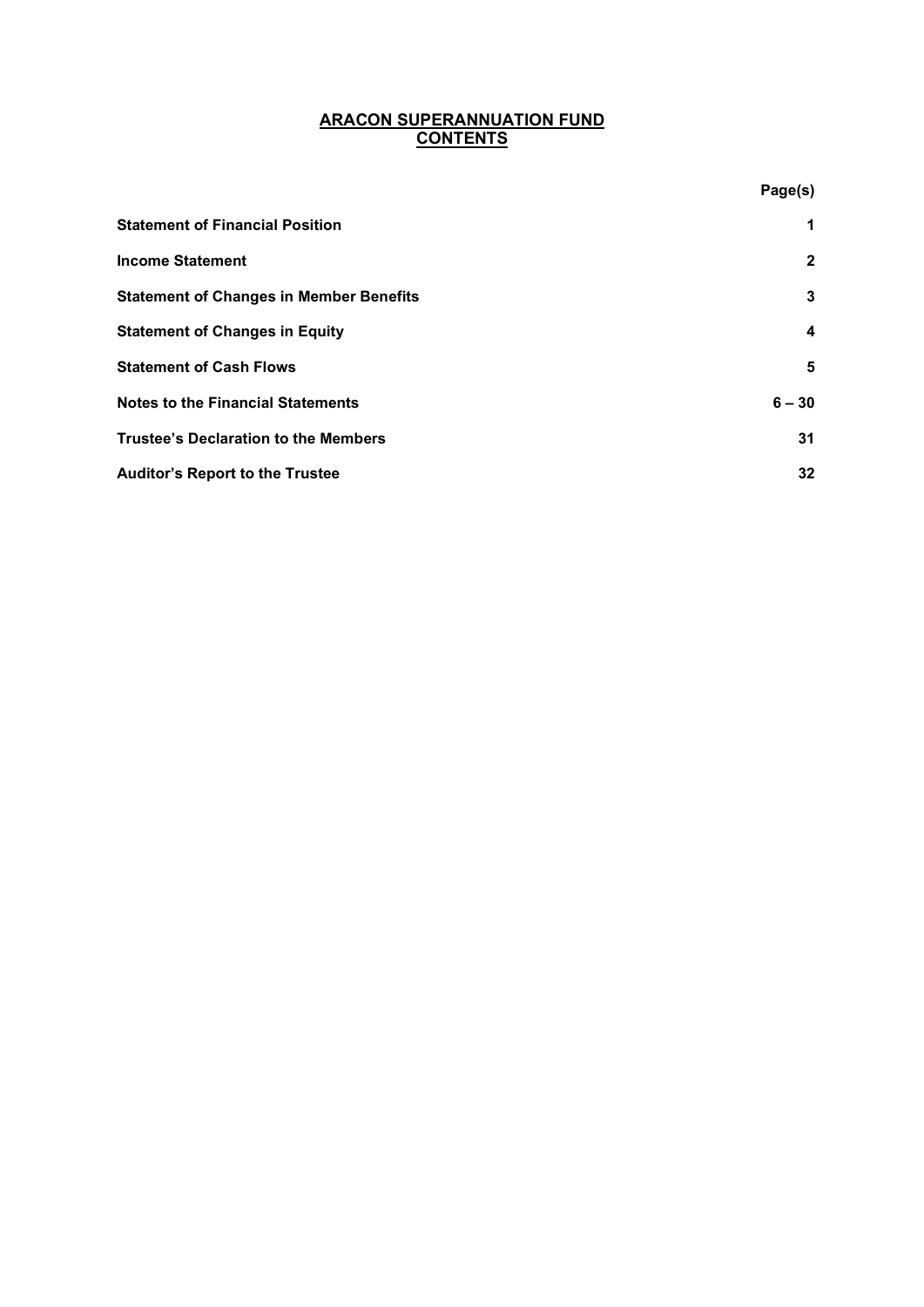# **ARACON SUPERANNUATION FUND STATEMENT OF FINANCIAL POSITION AS AT 30 JUNE 2021**

|                                                      |                  | 2021    | 2020    |
|------------------------------------------------------|------------------|---------|---------|
|                                                      | <b>Note</b>      | \$'000  | \$'000  |
| <b>Assets</b>                                        |                  |         |         |
| Cash                                                 |                  |         |         |
| Cash and cash equivalents                            | 10(a)            | 33,989  | 10,309  |
| <b>Receivables</b>                                   |                  |         |         |
| Distributions and dividends receivable               |                  | 3,537   | 3,567   |
| Due from brokers                                     |                  |         | 91      |
| Other receivables                                    |                  | 407     | 22      |
| <b>Investments</b>                                   |                  |         |         |
| Investments held at fair market value                | 15               | 507,157 | 343,949 |
| <b>Other assets</b>                                  |                  |         |         |
| <b>Current tax assets</b>                            | 9                | 951     | 79      |
| Deferred tax assets                                  | $\boldsymbol{9}$ |         | 579     |
| <b>Total Assets</b>                                  |                  | 546,041 | 358,596 |
| <b>Liabilities</b>                                   |                  |         |         |
| Accounts payable and accrued expenses                |                  | 2,251   | 1,095   |
| Due to brokers                                       |                  | 927     |         |
| Deferred tax liabilities                             | 9                | 2,117   |         |
| <b>Total Liabilities (excluding member benefits)</b> |                  | 5,295   | 1,095   |
| Net Assets available for member benefits             |                  | 540,746 | 357,501 |
| <b>Member benefits</b>                               |                  |         |         |
| Defined contribution member liabilities              | 6(a)             | 539,378 | 356,546 |
| <b>Total member liabilities</b>                      |                  | 539,378 | 356,546 |
| <b>Total net assets</b>                              |                  | 1,368   | 955     |
| <b>Equity</b>                                        |                  |         |         |
| <b>Operational Risk Reserve</b>                      | 7(a)             | 839     | 802     |
| General reserve                                      | 7(b)             | 176     | 153     |
| Unallocated surplus                                  | 7(c)             | 353     |         |
| <b>Total Equity</b>                                  |                  | 1,368   | 955     |

The Statement of Financial Position is to be read in conjunction with the accompanying notes to the financial statements.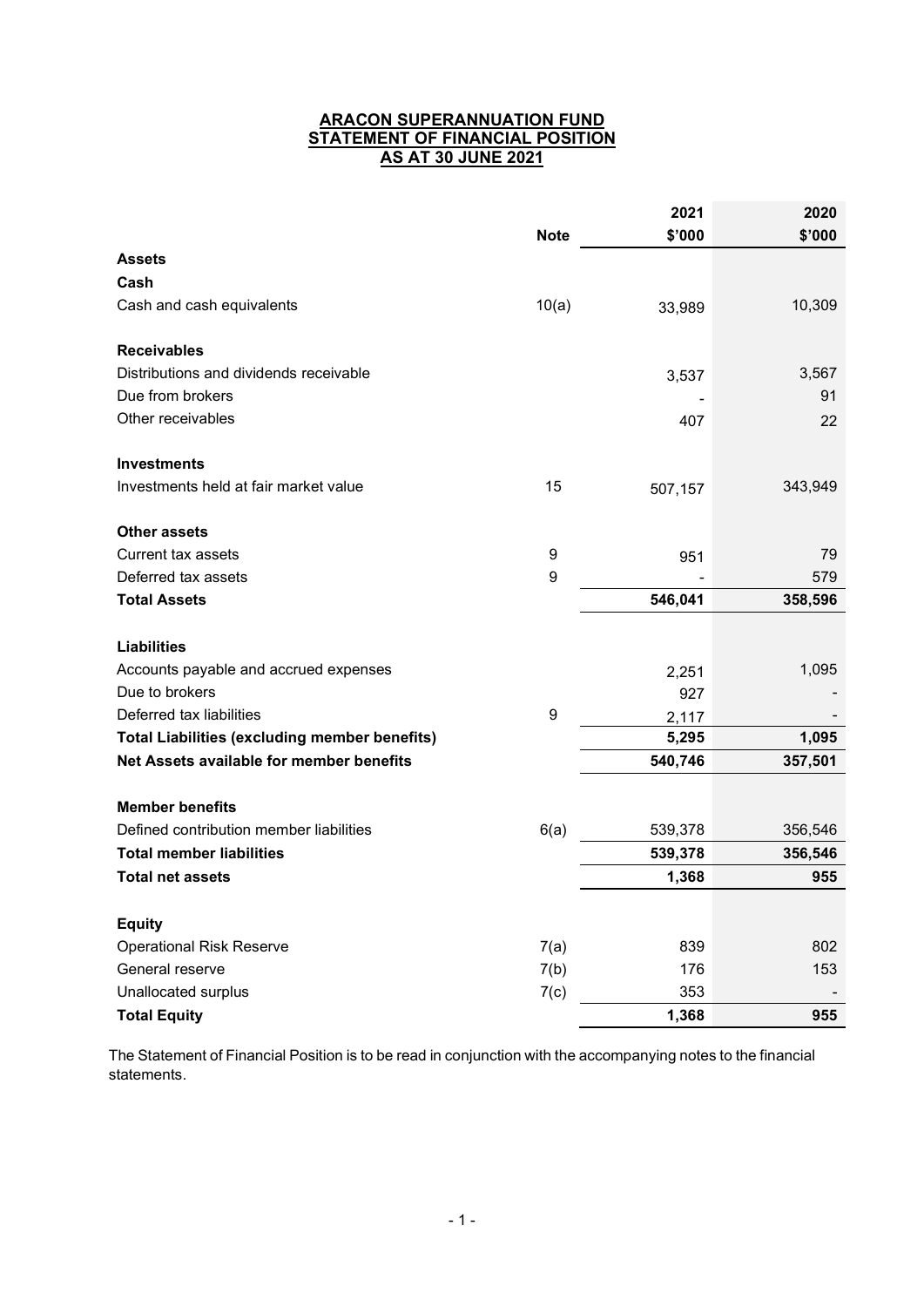# **ARACON SUPERANNUATION FUND INCOME STATEMENT FOR THE YEAR ENDED 30 JUNE 2021**

|                                                                                                           |                | 2021     | 2020      |
|-----------------------------------------------------------------------------------------------------------|----------------|----------|-----------|
|                                                                                                           | <b>Note</b>    | \$'000   | \$'000    |
| <b>Superannuation activities</b>                                                                          |                |          |           |
| <b>Revenue</b>                                                                                            |                |          |           |
| Changes in fair value of investments                                                                      | 5              | 55,825   | (10, 139) |
| Distributions and Dividends                                                                               |                | 9,744    | 5,903     |
| Interest                                                                                                  |                | 316      | 40        |
| Other operating income                                                                                    |                | 1,268    | 1,259     |
| Total revenue/(loss)                                                                                      |                | 67,153   | (2,937)   |
| <b>Expenses</b>                                                                                           |                |          |           |
| Investment expense                                                                                        |                | (645)    | (141)     |
| General administration and operating expenses                                                             | $\overline{4}$ | (1,488)  | (757)     |
| <b>Total expenses</b>                                                                                     |                | (2, 133) | (898)     |
| <b>Operating Result before income tax expense</b>                                                         |                | 65,020   | (3,835)   |
| Income tax (expense)/benefit                                                                              | 8              | (1,099)  | 789       |
| <b>Operating Result after income tax expense</b><br>Net benefits allocated to defined contribution member |                | 63,921   | (3,046)   |
| accounts                                                                                                  |                | 63,508   | (3,207)   |
| <b>Operating Result</b>                                                                                   |                | 413      | 161       |

The Income Statement is to be read in conjunction with the accompanying notes to the financial statements.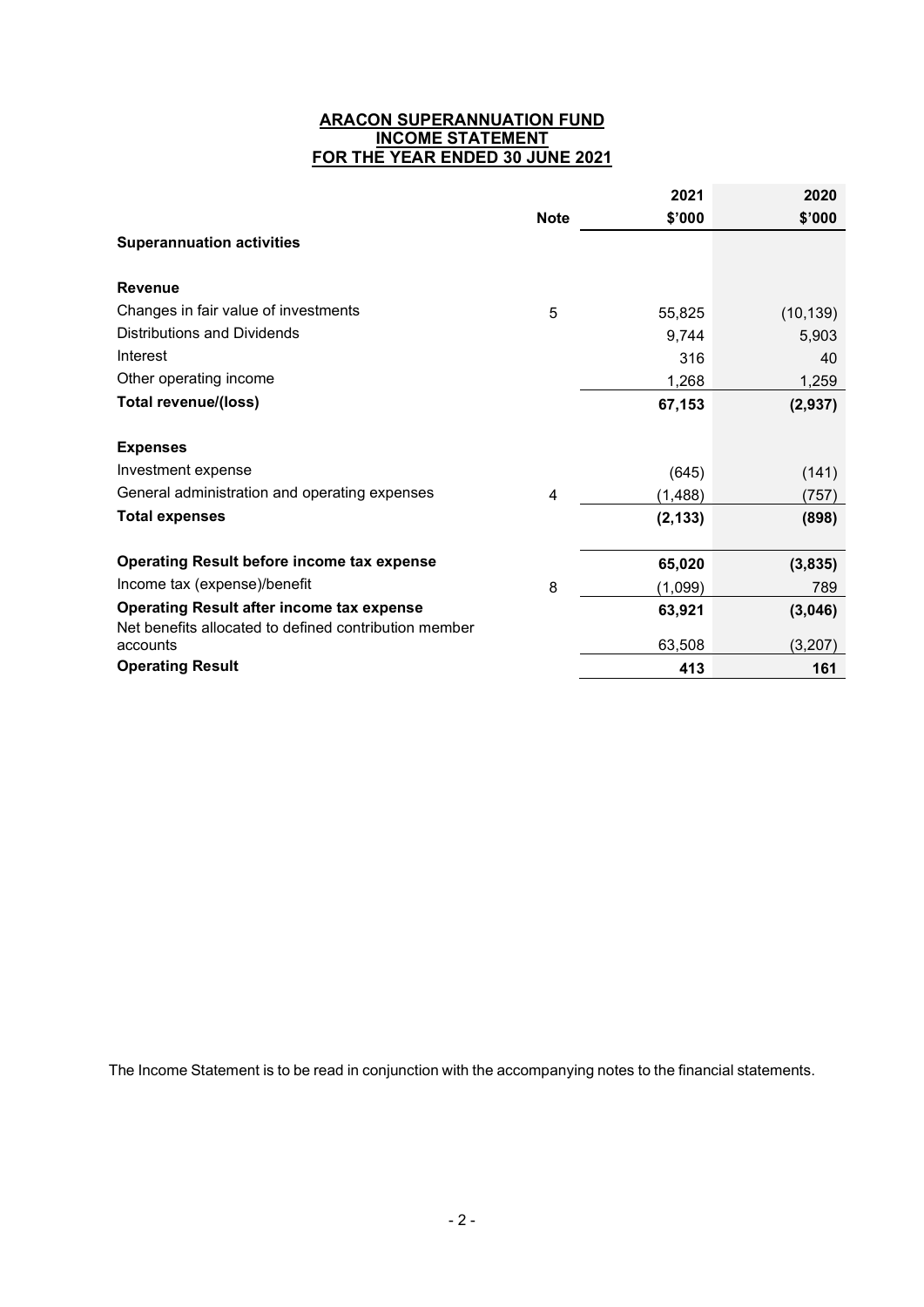# **ARACON SUPERANNUATION FUND STATEMENT OF CHANGES IN MEMBER BENEFITS FOR THE YEAR ENDED 30 JUNE 2021**

|                                                         |      | 2021      | 2020      |
|---------------------------------------------------------|------|-----------|-----------|
|                                                         |      | \$'000    | \$'000    |
| Opening balance of Member Benefits as at 1 July         |      | 356,546   | 333,818   |
| Contributions:                                          |      |           |           |
| - Employer contributions                                |      | 6,172     | 3,108     |
| - Member contributions                                  |      | 17,348    | 8,141     |
| - Government contributions                              |      | 21        | 18        |
| Transfers from other superannuation entities            |      | 128,194   | 50,957    |
| Income tax on contributions                             | 8(c) | (926)     | (466)     |
| Net after tax contributions                             |      | 150,809   | 61,758    |
|                                                         |      |           |           |
| Benefits to members                                     |      | (31, 374) | (35, 750) |
| Transfers to other superannuation entities              |      |           |           |
| Insurance premiums charged to members' accounts         |      | (111)     | (72)      |
| Net benefits allocated, comprising:                     |      |           |           |
| - Net investment income/(loss)                          |      | 63,477    | (4, 119)  |
| - Net administration fees                               |      | 31        | 911       |
| <b>Closing balance of Member Benefits as at 30 June</b> | 6    | 539,378   | 356,546   |

The Statement of Changes in Members Benefits is to be read in conjunction with the accompanying notes to the financial statements.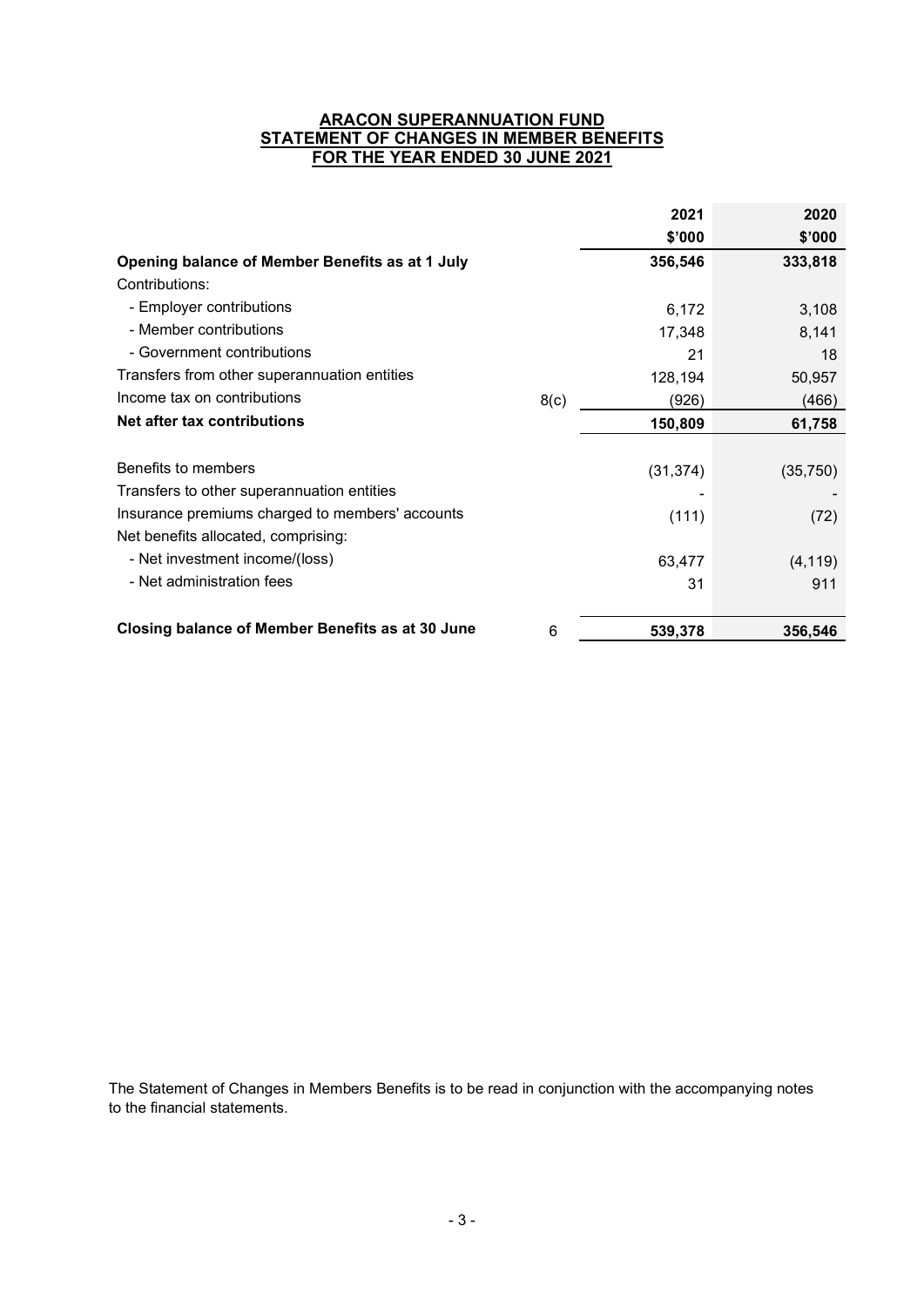# **ARACON SUPERANNUATION FUND STATEMENT OF CHANGES IN EQUITY FOR THE YEAR ENDED 30 JUNE 2021**

|                                       | <b>Operational</b><br>risk reserve | General<br>reserve | <b>Unallocated</b><br>surplus | Total equity/<br>reserves |
|---------------------------------------|------------------------------------|--------------------|-------------------------------|---------------------------|
|                                       | (\$'000)                           | (\$'000)           | (\$'000)                      | (\$000)                   |
| Opening balance as at 1 July<br>2020  | 802                                | 153                |                               | 955                       |
| Net transfers to/(from) reserves      | 37                                 | (37)               |                               |                           |
| Operating result                      |                                    | 60                 | 353                           | 413                       |
| Closing balance as at 30 June         |                                    |                    |                               |                           |
| 2021                                  | 839                                | 176                | 353                           | 1,368                     |
|                                       |                                    |                    |                               |                           |
|                                       | <b>Operational</b>                 | General            | <b>Unallocated</b>            | Total equity/             |
|                                       | risk reserve                       | reserve            | surplus                       | <b>reserves</b>           |
|                                       | (\$'000)                           | (\$'000)           | (\$'000)                      | (\$000)                   |
| Opening balance as at 1 July<br>2019  | 794                                |                    |                               | 794                       |
|                                       |                                    |                    |                               |                           |
| Net transfers to/(from) reserves      | 8                                  | (8)                |                               |                           |
| Operating result                      |                                    | 161                |                               | 161                       |
| Closing balance as at 30 June<br>2020 | 802                                | 153                |                               | 955                       |
|                                       |                                    |                    |                               |                           |

The Statement of Changes in Equity is to be read in conjunction with the accompanying notes to the financial statements.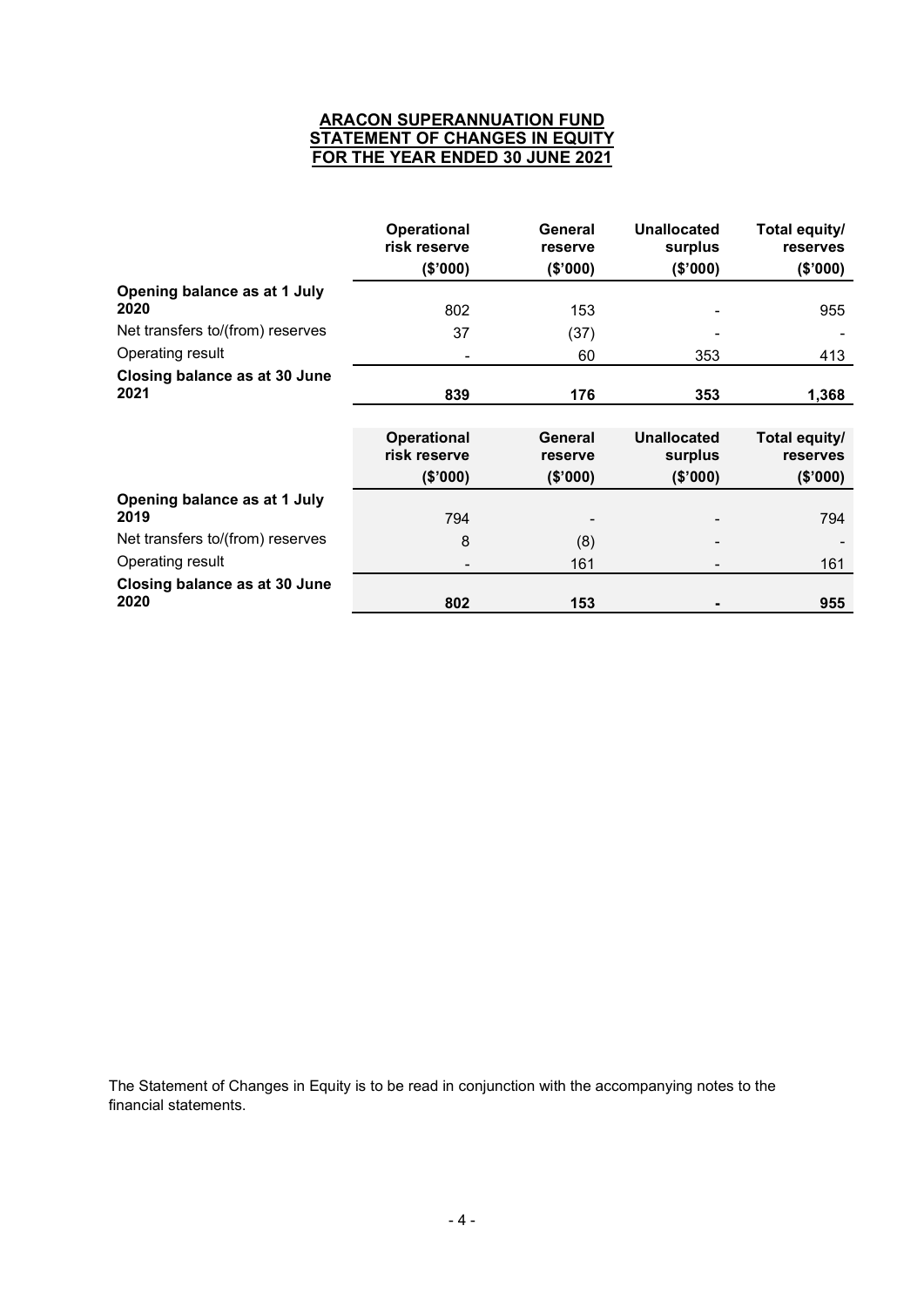# **ARACON SUPERANNUATION FUND STATEMENT OF CASH FLOWS FOR THE YEAR ENDED 30 JUNE 2021**

|                                                    |       | 2021       | 2020      |
|----------------------------------------------------|-------|------------|-----------|
|                                                    |       | \$'000     | \$'000    |
| Cash flows from operating activities               |       |            |           |
| Interest received                                  |       | 316        | 40        |
| Distributions and dividend received                |       | 9,773      | 786       |
| Other income received                              |       | 1,268      | 1,259     |
| General administration and operating expenses paid |       | (1, 487)   | (739)     |
| Insurance premiums paid                            |       | (113)      | (70)      |
| Income tax (paid)                                  |       | (580)      | (338)     |
| Net cash inflows from operating activities         | 10(b) | 9,177      | 938       |
| Cash flows from investing activities               |       |            |           |
| Proceeds from sale of investments                  |       | 125,418    | 73,615    |
| Purchase of investments                            |       | (231, 781) | (97, 936) |
| Net cash (outflows) from investing activities      |       | (106, 363) | (24, 321) |
|                                                    |       |            |           |
| Cash flows from financing activities               |       |            |           |
| <b>Employer contributions</b>                      |       | 7,261      | 3,657     |
| Member contributions                               |       | 17,370     | 8,141     |
| Government co-contributions                        |       |            | 18        |
| Benefits paid to members                           |       | (30, 870)  | (35, 452) |
| Net transfers from other funds                     |       | 128,194    | 50,957    |
| Income tax (paid) on contributions                 |       | (1,089)    | (549)     |
| Net cash inflows from financing activities         |       | 120,866    | 26,772    |
| Net increase in cash held                          |       | 23,680     | 3,389     |
| Cash at the beginning of the financial year        |       | 10,309     | 6,920     |
| Cash at the end of the financial year              | 10(a) | 33,989     | 10,309    |
|                                                    |       |            |           |

The Statement of Cash Flows is to be read in conjunction with the accompanying notes to the financial statements.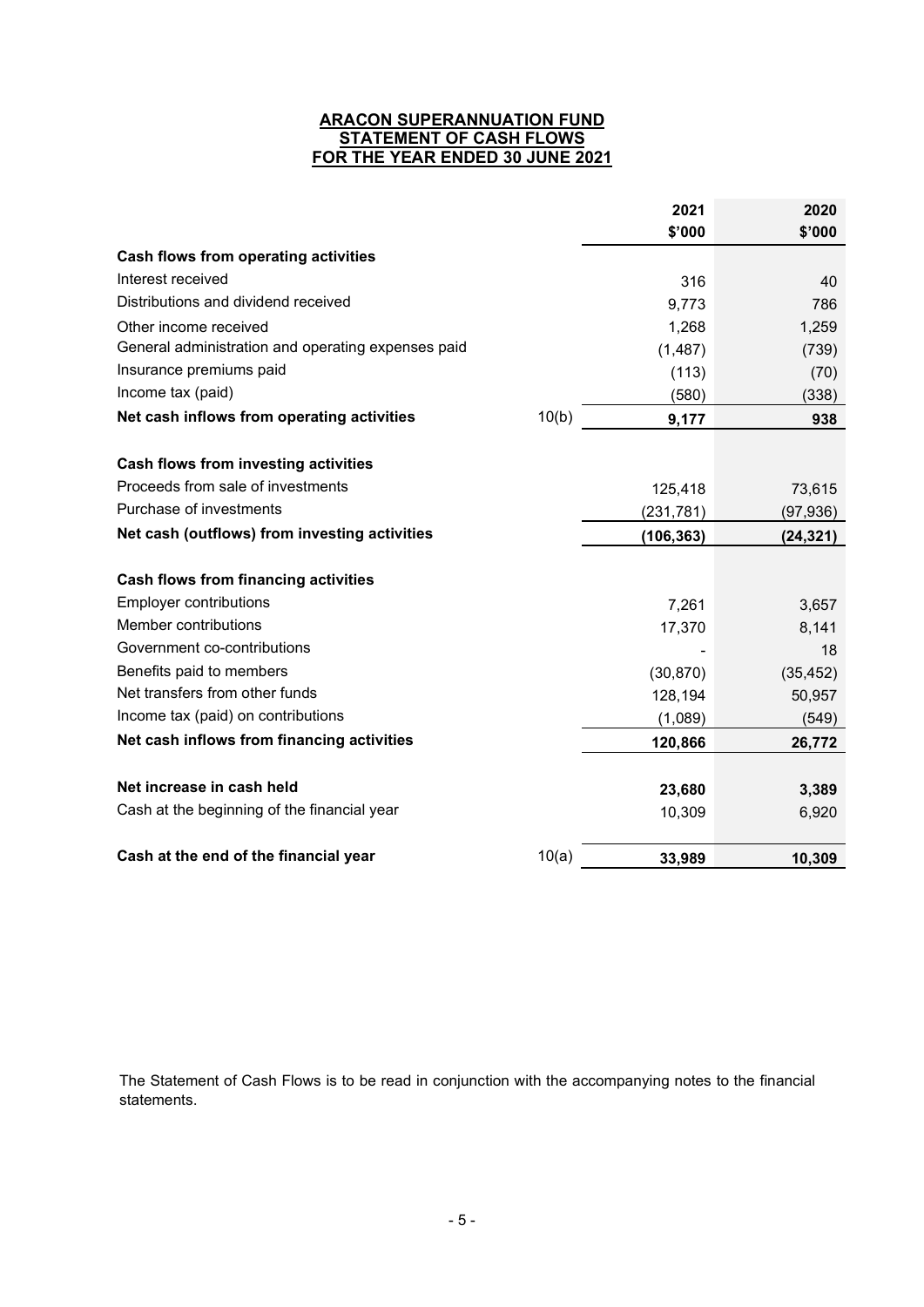#### **1. GENERAL INFORMATION**

Aracon Superannuation Fund (the 'Fund') is a defined contribution superannuation fund domiciled in Australia. The purpose of the Fund is to provide retirement benefits to its members. The Fund is constituted by a Trust Deed dated 24 December 2004 as amended.

In accordance with amendments to the Superannuation Industry (Supervision) Act 1993, the Fund is registered with the Australian Prudential Regulation Authority ("APRA") as a Registrable Superannuation Entity ("RSE") (R1001020).

The Trustee of the Aracon Superannuation Fund was Aracon Superannuation Pty Ltd (ABN 13 133 547 396), a wholly owned subsidiary of Xplore Wealth Limited (XPL), an ASX Listed Financial Services Company until 2 March 2021 when it retired and appointed Equity Trustees Superannuation Limited as Trustee of the Fund.

From 2 March 2021 until the end of the reporting period, the Trustee of the Fund was Equity Trustees Superannuation Limited (the "Trustee") (ABN 50 055 641 757, AFSL 229757, RSE L0001458), domiciled in Australia and registered with APRA. The address of the Fund's registered office is Level 1, 575 Bourke Street, Melbourne, Victoria 3000.

The Fund has six (6) Sub Plans as at 30 June 2021; namely the ARA Retirement Fund Sub Plan, the Xplore Super and Pension Sub Plan; the FairVine Super Sub Plan, the Cashel Super and Pension Sub Plan, the Oracle Superannuation and Pension Sub Plan and the Elevate Super Sub Plan.

The ARA Retirement Fund Sub Plan's assets are invested in the ARA Investment Fund ("ARAIF"). The ARAIF may invest into equities, property, interest bearing and international securities that may be listed or unlisted. The Trustee has determined that this type of investment is appropriate for the Fund and is in accordance with the Fund's published investment strategy. The Oracle Superannuation Plan, Xplore Super and Pension Sub Plan and Cashel Super and Pension Sub Plan investments are member adviser driven and selected from the Fund Approved Product List.

The FairVine Super Sub Plan and Elevate Super Sub Plan members select their investment options detailed in the PDS.

The Trustee receives regular reports from the Fund's Investment Managers and Asset Consultants regarding the investments within the Sub Plans to ensure the proper implementation of its investment strategy.

The Administrator of the Fund is DIY Master Pty Ltd (ABN 41 123 035 245) located at Suite 4G, 109 Upton Street Bundall QLD 4217.

The Custodian of the Oracle Superannuation Plan, Xplore Super and Pension, Cashel Super and Pension Sub Plan, the FairVine Super and Elevate Super Sub Plans is JP Morgan Chase Bank, National Association (Sydney Branch) (ABN 43 074 112 011). The units in the ARA Investment Fund are held directly in the name of the Trustee.

The Asset Consultant to the FairVine Super and Elevate Super Sub Plans of the Fund is Atchison Consultants (ABN 58 097 703 047).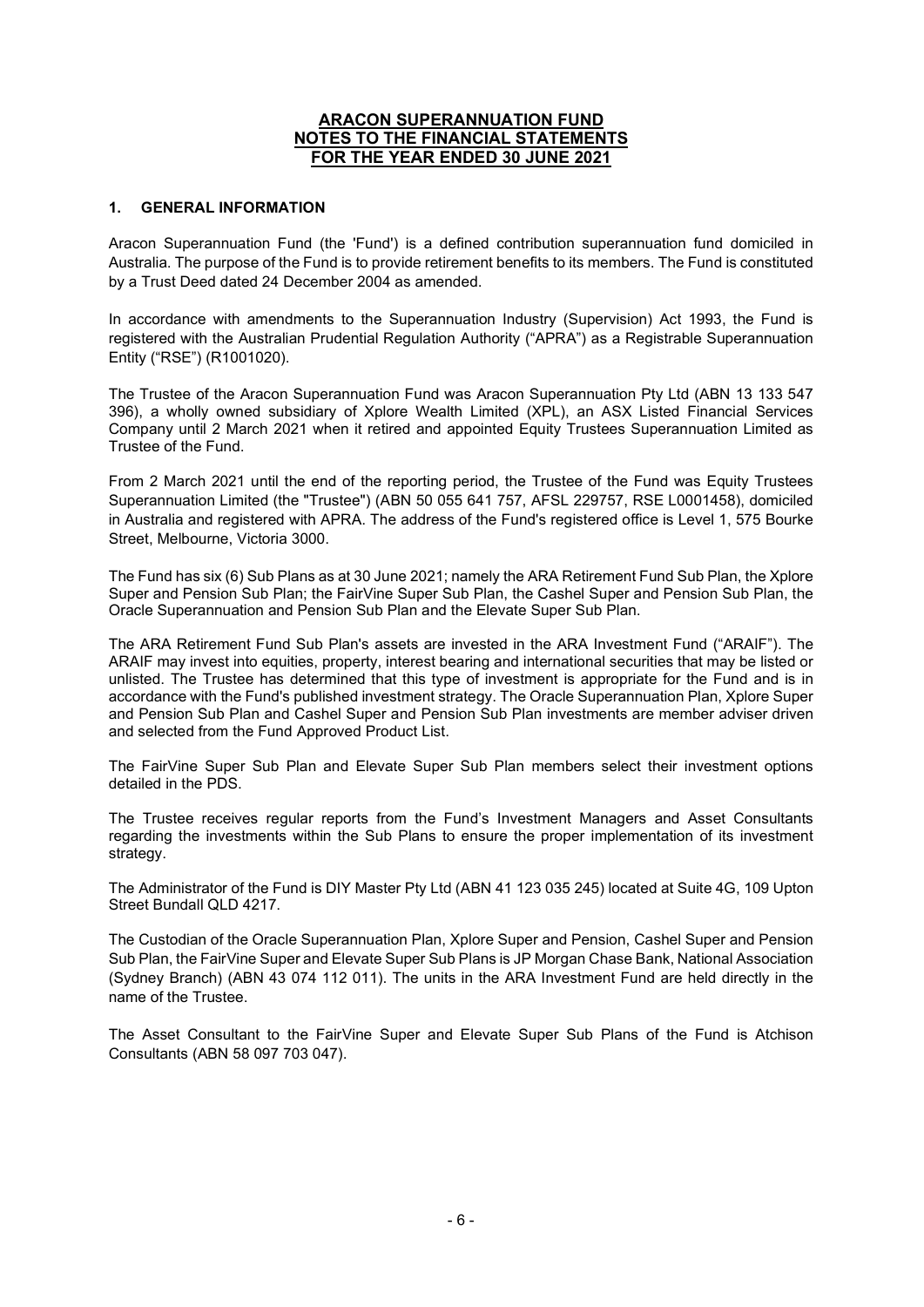# **1. GENERAL INFORMATION (CONTINUED)**

The Promoters of the Sub Plans are:

| Sub-plan                            | <b>Promoter</b>                                                |
|-------------------------------------|----------------------------------------------------------------|
| ARA Retirement Fund Sub Plan        | ARA Consultants Limited (ABN 78 102 304 692)                   |
| FairVine Super Sub Plan             | Human Financial Pty Ltd (ABN 14 615 610 305)                   |
| Oracle Superannuation Plan Sub Plan | Margaret Street Promoter Services Pty Ltd (ABN 23 153 446 210) |
| Xplore Super and Pension Sub Plan   | Margaret Street Promoter Services Pty Ltd (ABN 23 153 446 210) |
| Elevate Super Sub Plan              | AtlasTrend Pty Ltd (ABN 83 605 565 491)                        |
| Cashel Super and Pension Sub Plan   | Margaret Street Promoter Services Pty Ltd (ABN 23 153 446 210) |

# **2. BASIS OF PREPARATION**

## **(a) Statement of Compliance**

The Financial statements are a general purpose financial report which has been prepared in accordance with Australian Accounting Standards, Interpretations, the Superannuation Industry (Supervision) Act 1993 and provisions of the Trust Deed.

The Financial statements were authorised and issued by the board and directors of Equity Trustees Superannuation Limited on 27 September 2021. For the purposes of preparing the financial statements, the Fund is a for-profit entity.

## **(b) Use of Estimates and Judgements**

The preparation of financial statements requires management to make judgements, estimates and assumptions that affect the application of accounting policies and the reported amounts of assets and liabilities, income and expense. Actual results may differ from these estimates.

Estimates and underlying assumptions are reviewed on an on-going basis. Revisions to accounting estimates are recognised in the period in which the estimate is revised and in any future periods affected.

The Fund makes estimates and assumptions that affect the reported amounts of assets and liabilities.

Estimates are evaluated and based on historical experience and other factors, including expectations of future events that are believed to be reasonable under the circumstances.

For the majority of the Fund's financial instruments, quoted market prices are readily available. However, certain financial instruments, for example over-the-counter derivatives or other unquoted financial instruments, are fair valued using valuation techniques. Where valuation techniques (for example, pricing models or market prices) are used to determine fair values, they are validated and periodically reviewed by experienced personnel. Refer to note 15 for details.

Particular consideration has been given in the preparation of these Financial Statements, to areas that may be impacted by COVID-19. Refer to note 19.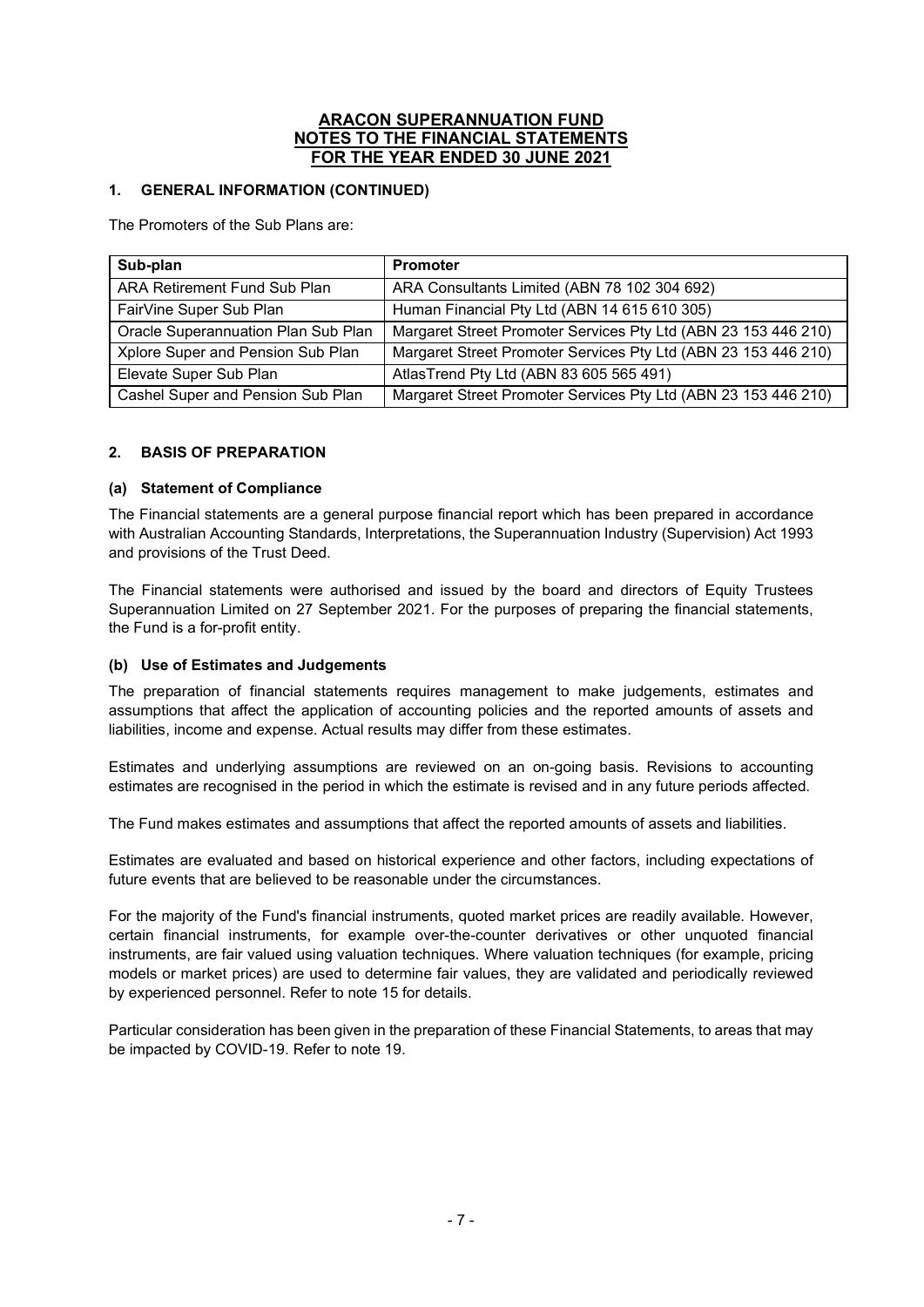## **2. BASIS OF PREPARATION (CONTINUED)**

## **(c) New Standards and Interpretations adopted during the year**

There are no standards, interpretations or amendments to existing standards that are effective for the first time for the financial year beginning 1 July 2020 that have a material impact on the amounts recognised in the prior periods or will affect the current or future periods.

# **(d) Accounting Standards and Interpretations issued, but not yet effective**

A number of new standards, amendments to standards and interpretations are effective for annual periods beginning after 1 January 2021 and have not been early adopted in preparing these financial statements. None of these are expected to have a material effect on the financial statements of the Fund.

# **3. SUMMARY OF SIGNIFICANT ACCOUNTING POLICIES**

The accounting policies set out below have been applied in preparing the financial statements for the year ended 30 June 2021 and the comparative information presented in these financial statements for the year ended 30 June 2020.

## **(a) Cash and cash equivalents**

Cash comprises cash on hand and on demand deposits.

Cash equivalents are short term, highly liquid investments with maturities of three months or less from the date of acquisition that are readily convertible to known amounts of cash and which are subject to an insignificant risk of changes in value.

## **(b) Financial Instruments**

(i) *Classification* 

The Fund's investments are classified at fair value through profit or loss. They comprise:

Financial instruments held for trading

Derivative financial instruments such as futures, forward contracts, options and interest rate swaps are included under this classification, however, the Fund presently is not directly exposed to or involved in the use of derivative financial instruments. However, some of the underlying investments may utilise derivative financial instruments to hedge or partially hedge specific exposures. The Fund does not enter into, hold or issue derivative financial instruments for trading purposes. Financial instruments designated at fair value through profit or loss upon initial recognition

These include financial assets that are not held for trading purposes and which may be sold. These are investments in market quoted investments, unlisted unit trusts, equity securities and commercial paper.

These investments are managed and their performance is evaluated on a fair value basis in accordance with the Fund's investment strategy.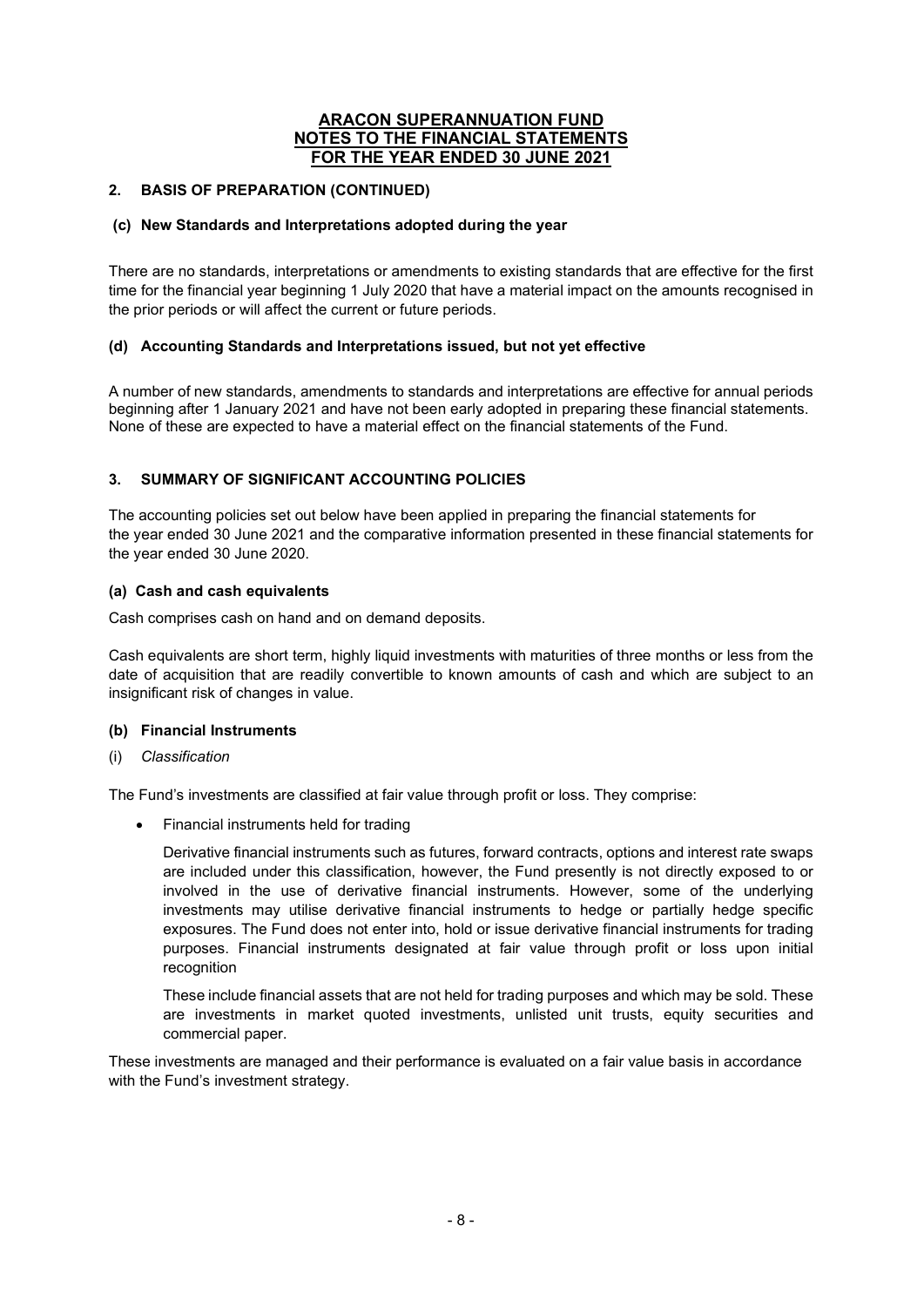# **3. SUMMARY OF SIGNIFICANT ACCOUNTING POLICIES (CONTINUED)**

#### **(b) Financial Instruments (continued)**

#### *(ii) Recognition/de-recognition*

Financial assets and financial liabilities are recognised on the date the Fund becomes a party to the contract relating to the asset. Financial assets are recognised using the quoted price at the trade date. From this date, any gains and losses arising from changes in fair value are recorded.

Investments are derecognised when the right to receive cash flows from the investments have expired or the Fund has transferred substantially all of the risks and rewards of ownership.

#### *(iii) Measurement*

At initial recognition, the Fund measures a financial asset or liability at fair value. Transaction costs are expensed in the income statement.

Subsequent to initial recognition, all financial assets and liabilities at fair value through profit or loss are measured at fair value. Gains and losses are presented in the income statement in the period in which they arise as net changes in fair value of financial instruments.

The fair values of underlying investments are net of any distributions.

For further details on how the fair values of financial instruments are determined refer to note 15.

#### *(iv) Offsetting financial instruments*

Financial assets and liabilities are offset and the net amount reported in the statement of financial position when there is a legally enforceable right to offset the amounts and there is an intention to settle on a net basis, or realise the asset and settle the liability at the same time.

## **(c) Accounts Payable**

Accounts payable are recognised when the Fund becomes obliged to make future payments resulting from the purchase of goods and services and are recognised at their nominal value which is equivalent to fair value. These amounts are unsecured and are usually paid within 60 days of recognition.

## **(d) Benefits Paid/Payable**

Benefits paid/payable are valued at the amounts due to members at reporting date. Benefits paid/payable comprise pensions accrued at balance date and lump sum benefits of members who are due a benefit, but had not been paid at the reporting date.

## **(e) Revenue Recognition**

Revenue is measured at the fair value of consideration received or receivable. Revenue is recognised to the extent in which it is probable that economic benefits will flow to the Fund and the amount of revenue can be reliably measured.

The following recognition criteria relates to the different items of revenue the Fund receives: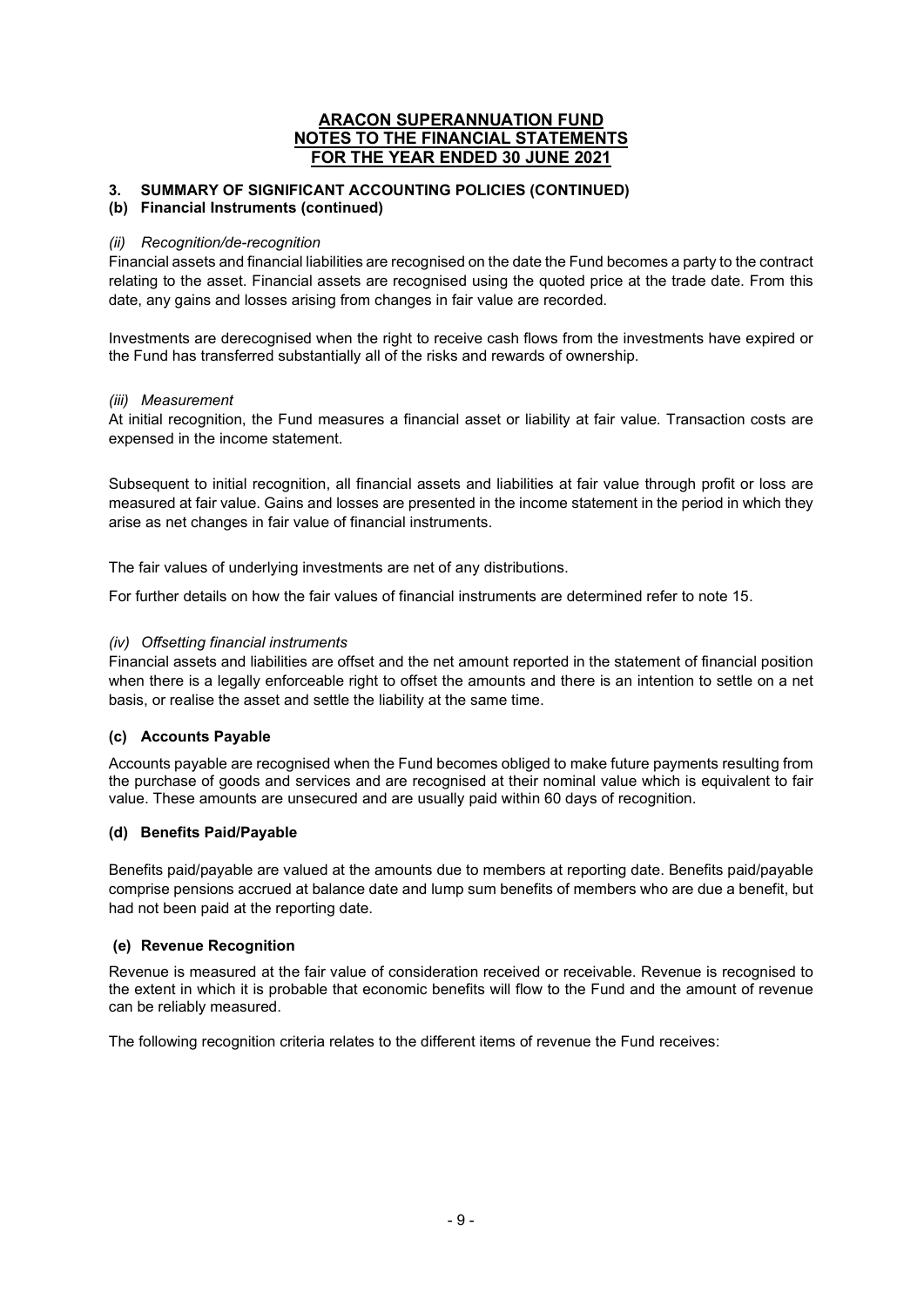# **3. SUMMARY OF SIGNIFICANT ACCOUNTING POLICIES (CONTINUED)**

## **(e) Revenue Recognition (continued)**

(i) Interest revenue

Interest income is recognised in the Income Statement as it accrues, using the original effective interest rate of the instrument calculated at the acquisition or origination date. Interest income includes the amortisation of any discount or premium, transaction costs or other differences between the initial carrying amount of an interest-bearing instrument and its amount at maturity calculated on an effective interest rate basis.

#### (ii) Dividend income

Dividends recognised on the date the shares are quoted ex-dividend and if not received at reporting date, are reflected in the Statement of Financial Position as a receivable at fair value.

Dividend income is recognised gross of withholding tax in the period in which the Fund's right to receive payment is established.

#### (iii) Distributions from investments

Distributions are recognised as at the date the unit value is quoted ex-distribution and if not received at reporting date, are reflected in the Statement of Financial Position as a receivable at fair value.

(iv) Movement in fair value of investments

Changes in the fair value of investments are recognised as income/(losses) and are determined as the difference between the fair value at year end or consideration received (if sold during the year) and the fair value as at the prior year end or cost (if the investment was acquired during the period).

(v) Rebate Revenue

Rebate revenue is recognised when the Fund has established it has a right to receive the rebate.

## **(f) Contributions and transfers from other funds**

Contributions and transfers in are recognised when the control and the benefits from the revenue have transferred to the Fund and are recognised gross of any taxes.

## **(g) Income Tax**

Income tax as a result of operations for the year comprises current and deferred tax. Income tax is recognised in the Income Statement except to the extent that it relates to items recognised directly in members' funds, in which case it is recognised directly in the Statement of Changes in Member Benefits.

## *Current tax*

Current tax is calculated by reference to the amount of income taxes payable or recoverable in respect of the taxable profit or tax loss for the period. It is calculated using tax rates and tax laws that have been enacted or substantively enacted by reporting date. Current tax for current and prior periods is recognised as a liability (or asset) to the extent that it is unpaid (or refundable).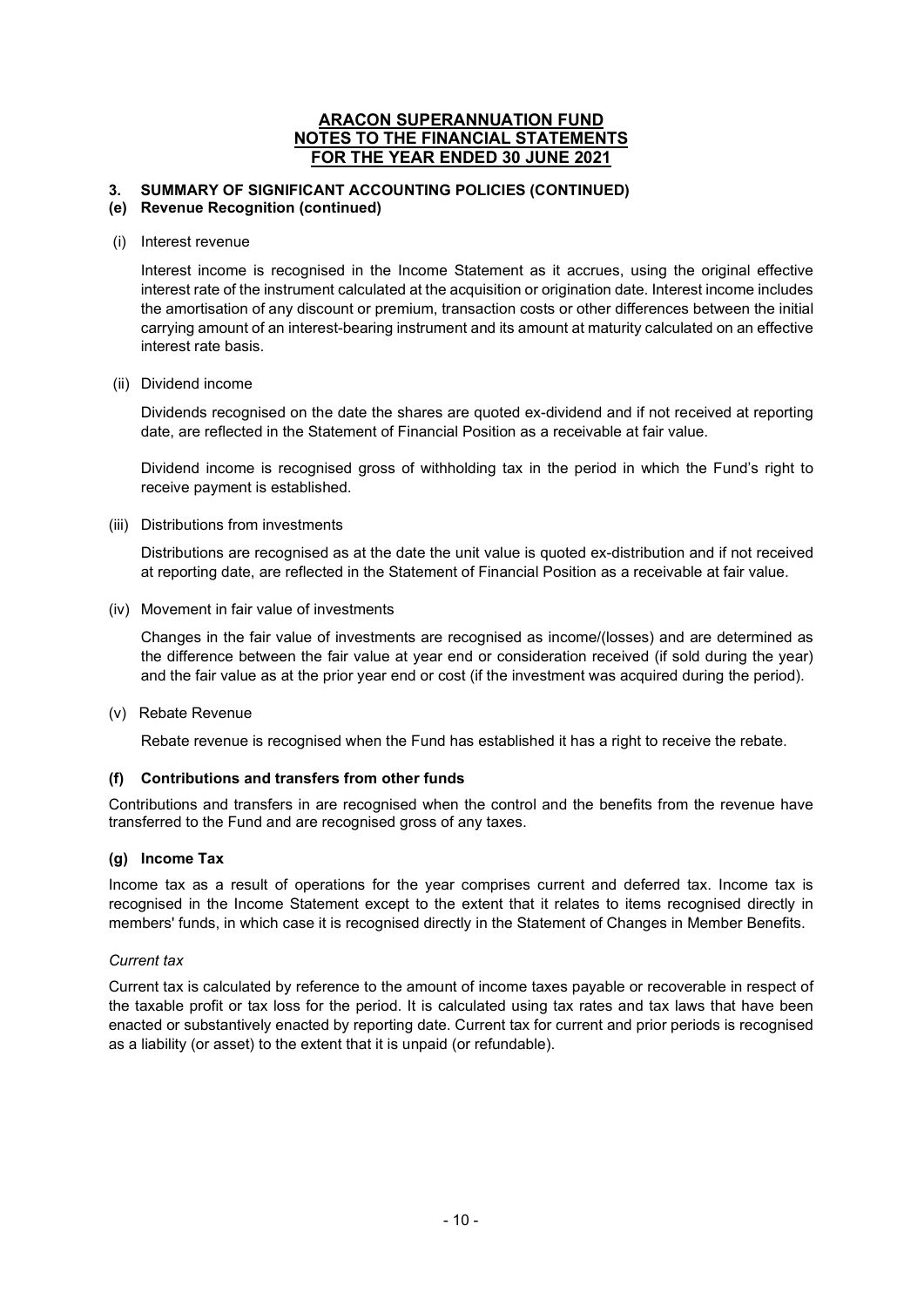# **3. SUMMARY OF SIGNIFICANT ACCOUNTING POLICIES (CONTINUED)**

#### **(g) Income Tax (continued)**

#### *Deferred tax*

Deferred tax is accounted for using the comprehensive balance sheet liability method in respect of temporary differences arising from differences between the carrying amount of assets and liabilities in the financial statements and the corresponding tax base of those items.

In principle, deferred tax liabilities are recognised for all taxable temporary differences. Deferred tax assets are recognised to the extent that it is probable that sufficient taxable amounts will be available against which deductible temporary differences or unused tax losses and tax offsets can be utilised. However, deferred tax assets and liabilities are not recognised if the temporary differences giving rise to them arise from the initial recognition of assets and liabilities (other than as a result of a business combination) which affects neither taxable income nor accounting profit.

Deferred tax assets and liabilities are measured at the tax rates that are expected to apply to the period(s) when the asset and liability giving rise to them are realised or settled, based on tax rates (and tax laws) that have been enacted or substantively enacted by reporting date. The measurement of deferred tax liabilities and assets reflects the tax consequences that would follow from the manner in which the Fund expects, at the reporting date, to recover or settle the carrying amount of its assets and liabilities.

Deferred tax assets and liabilities can be offset when they relate to income taxes levied by the same taxation authority and the Fund intends to settle its current tax assets and liabilities on a net basis.

Income tax has been provided in the current year at the rate of 15%, as it is the expectation of the Trustee that the Fund will be treated as a complying superannuation fund. If the Fund is subsequently deemed to be a non-complying fund for the current year, then income tax will be payable at a rate of 45% on the Fund's taxable income.

In line with the expectation to be treated as a compliant superannuation fund, financial assets held for less than 12 months are provided to be taxed at the Fund's rate of 15%. For financial assets held for more than 12 months, the Fund is entitled to a further discount on the tax rate leading to an effective tax rate of 10% on any gains/(losses) arising from the disposal of investments.

## **(h) Goods and Services Tax**

Revenue, expenses and assets are recognised net of the amount of goods and services tax (GST) recoverable from the Australian Taxation Office (ATO) as a reduced input tax credit (RITC), except

- Where the amount of GST incurred is not recoverable from the taxation authority, it is recognised as part of the cost of acquisition of the asset or as part of an item of expense.

- For receivables and payables which are recognised inclusive of GST.

The net amount of GST recoverable from, or payable to, the ATO is included as a current asset or liability in the Statement of Financial Position.

Cash flows are included in the Statement of Cash Flows on a gross basis. The GST components of cash flows arising from investing and financing activities, which are recoverable from, or payable to the ATO, are classified as operating cash flows.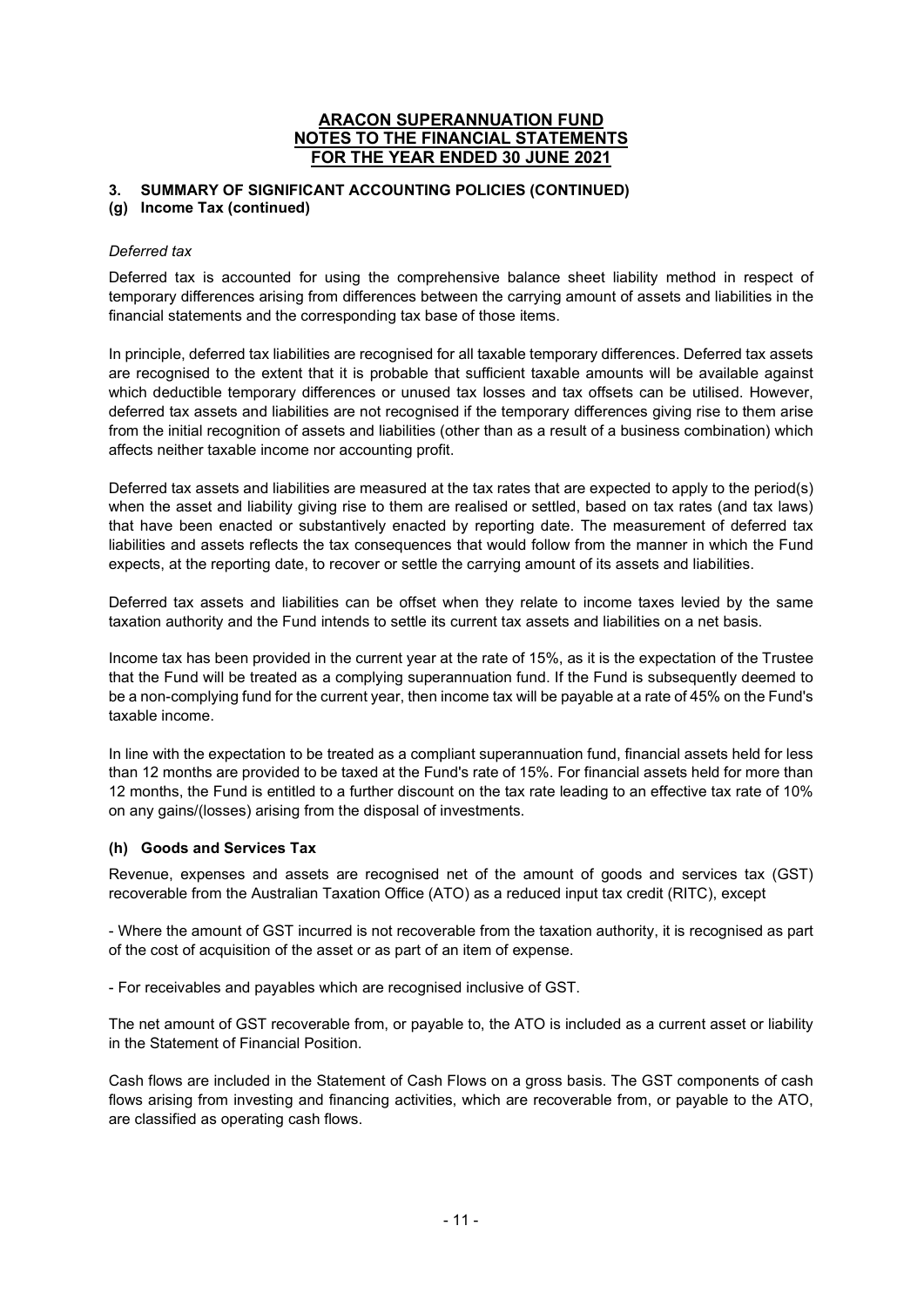# **3. SUMMARY OF SIGNIFICANT ACCOUNTING POLICIES (CONTINUED)**

## **(i) Receivables**

Receivables are carried at nominal amounts which approximate fair value. Nominal amounts refer to the actual amounts reasonably expected to be received or paid.

Collectability of receivables is reviewed regularly. Debts which are known to be uncollectable are written off by reducing the carrying amount.

## **(j) Amounts due from/to brokers**

Amounts due from/to brokers represent receivables for securities sold and payables for securities purchased that have been contracted for but not yet delivered by the end of the year. Trades are recorded on the trade date. The amount disclosed on the financial statements is the net amount due from/to brokers. A provision for impairment is made when the Fund does not expect to collect all amounts due from the relevant broker.

## **(k) Functional and Presentation Currency**

The financial statements are presented in Australian dollars which is the functional currency of the Fund and have been rounded to the nearest thousand unless otherwise stated.

All foreign currency transactions during the year are brought to account using the exchange rate in effect at the date of the transaction. Foreign currency monetary items at reporting date are translated at the exchange rate existing at reporting date. Exchange differences are recognised in the income statement in the period in which they arise.

#### **(l) Comparative Amounts**

Certain reclassifications have been made to the prior year's financial statements to enhance comparability with the current year's financial statements. As a result, some line items in the notes to the financial statements have been amended. Comparative figures have been adjusted to conform to the current year's presentation.

## **4. GENERAL ADMINISTRATION AND OPERATING EXPENSES**

|                           |       | 2021   | 2020           |
|---------------------------|-------|--------|----------------|
|                           | Note  | \$'000 | \$'000         |
| Administration fees       |       | 345    | 135            |
| Adviser fees              |       | 704    | 203            |
| Trustee fees              | 13(d) | 353    | 344            |
| <b>APRA</b> levies        |       | 14     |                |
| Audit fees                |       | 29     | 31             |
| Tax agent/consultant fees |       | 5      | $\overline{4}$ |
| Other operating expenses  |       | 38     | 40             |
|                           |       | 1,488  | 757            |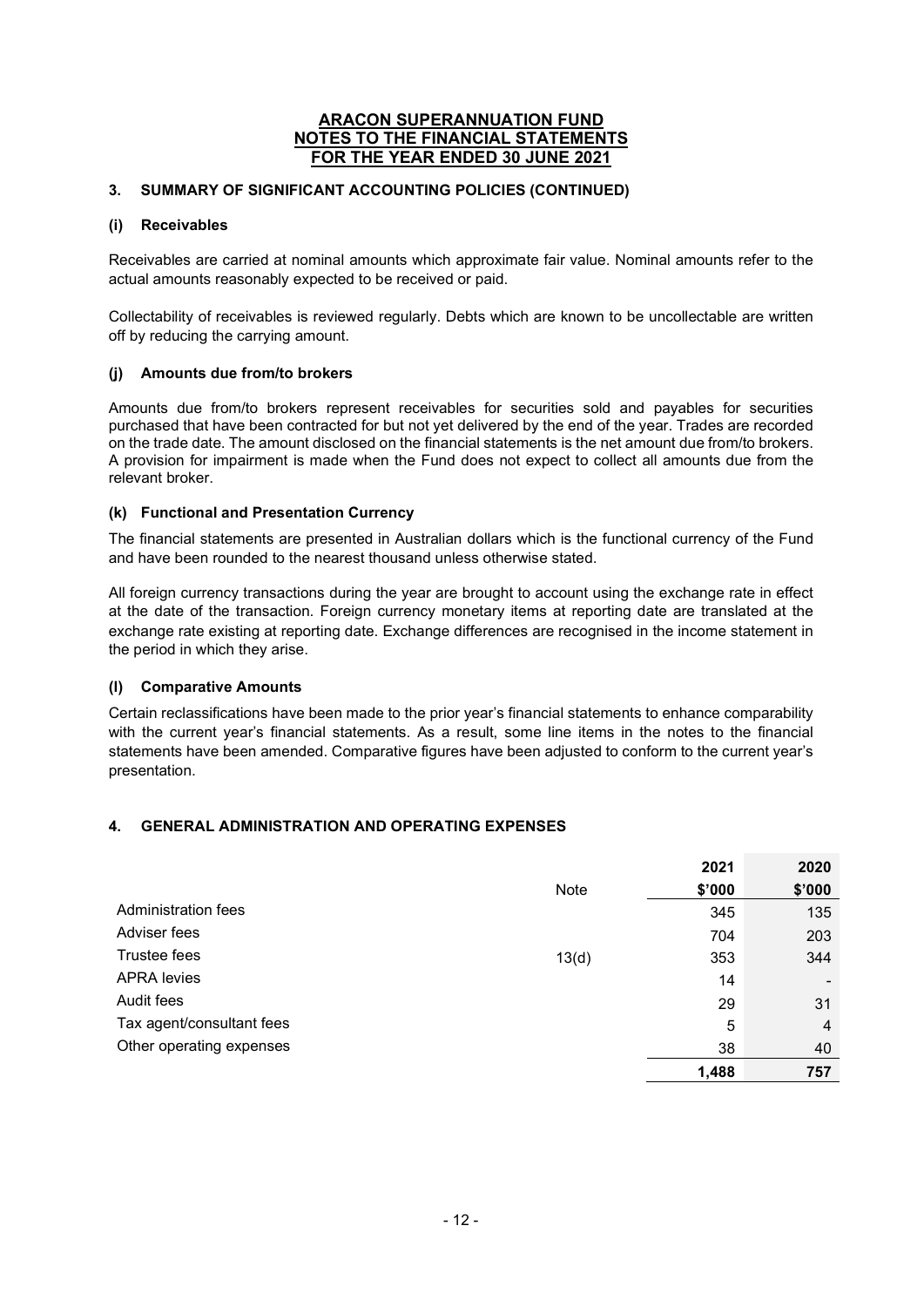# **5. CHANGES IN FAIR VALUE OF INVESTMENTS**

|                                                   | 2021   | 2020     |
|---------------------------------------------------|--------|----------|
| Investments held at reporting date:               | \$'000 | \$'000   |
| Shares and other securities in listed companies   | 17,523 | 387      |
| Listed unit trusts                                | 879    | (557)    |
| Unlisted unit trusts                              | 35,078 | (8, 859) |
| Other interest bearing financial instruments      | 306    | (52)     |
|                                                   | 53,786 | (9,081)  |
|                                                   |        |          |
|                                                   |        |          |
|                                                   | 2021   | 2020     |
| Investments realised during the reporting period: | \$'000 | \$'000   |
| Shares and other securities in listed companies   | 474    | (834)    |
| Listed unit trusts                                | 8      | (1)      |
| Unlisted unit trusts                              | 1,183  | (227)    |
| Other interest-bearing financial instruments      | 374    | 4        |
|                                                   | 2,039  | (1,058)  |

## **6. MEMBER LIABILITIES**

## **(a) Recognition and measurement of member liabilities**

The entitlements of members to benefit payments are recognised as liabilities. They are measured at the amount of the accrued benefits as at the reporting date, being the benefits that the Fund is presently obliged to transfer to members or their beneficiaries in the future as a result of the membership up to the end of the reporting period.

## **(b) Defined Contribution Member Liabilities**

Defined contribution member liabilities are measured as the amount of member account balances as at the reporting date.

Defined contribution members bear the investment risk relating to the underlying assets of the Fund. The Fund's management of the investment market risks is as disclosed within note 14.

As at 30 June 2021, the net assets attributable to defined contribution members have been substantially allocated. Unallocated amounts are shown in the statement of financial position as "Unallocated surplus" within reserves.

Defined contribution members' liabilities are fully vested as at 30 June 2021 and 30 June 2020.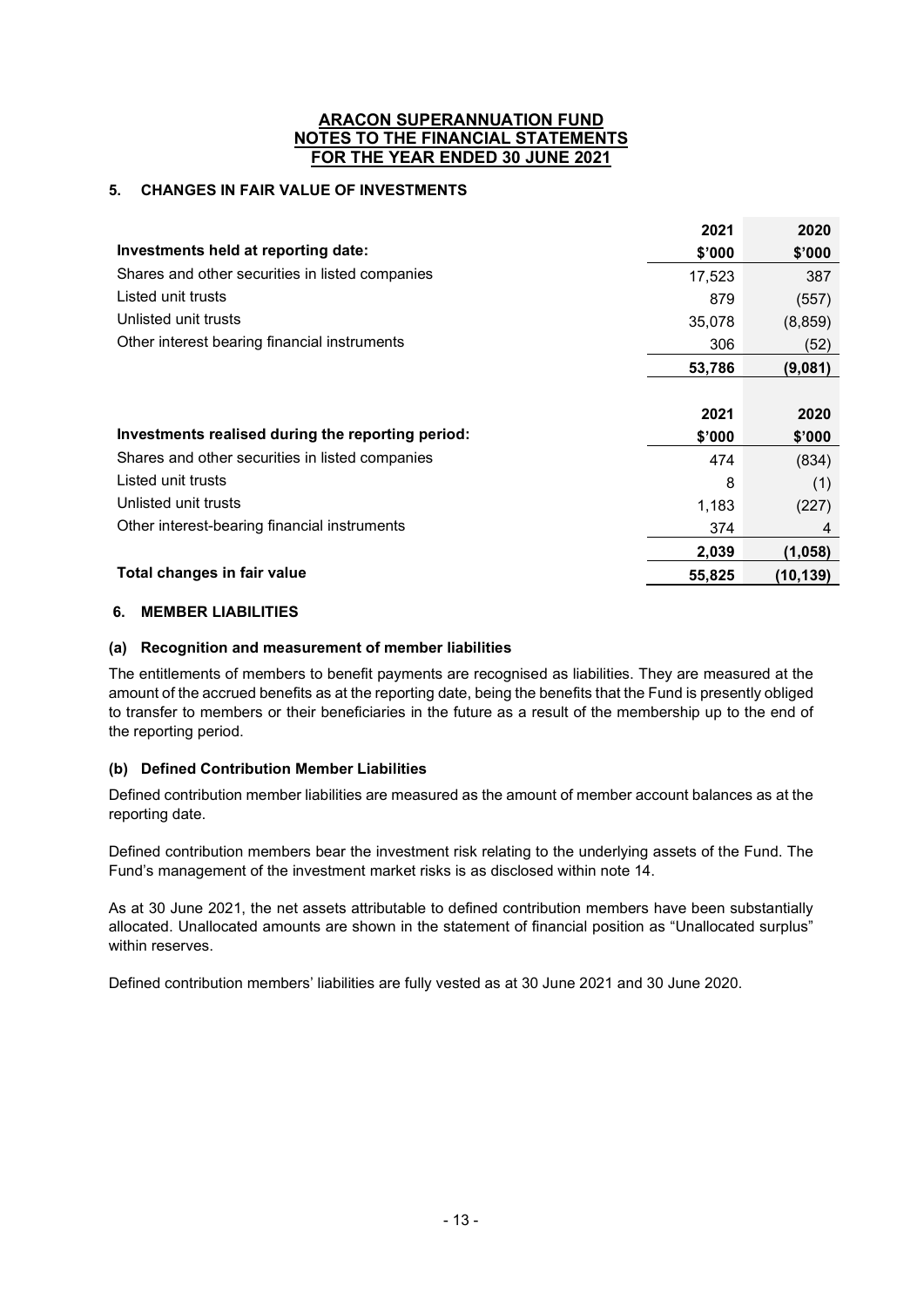# **7. RESERVES AND UNALLOCATED SURPLUS**

The Trustee maintains an Operational Risk Reserve (ORR) and Unallocated surplus

## **(a) Operational risk reserve (ORR)**

Under APRA Prudential Standard SPS114: Operational Risk Financial Requirement (ORFR), the Trustee determined it would maintain an ORFR Target Amount of 0.25% of the Fund's net assets wholly within the ORR.

The ORR will continue to be supplemented by the bank interest and investment returns earned on the operating account or the investments of the ORR. The Trustee reviews the funding methodology of the ORR if it falls below 90% of the Target Amount. The level and appropriateness of the ORR is reviewed as part of the annual review of the Risk Management Strategy.

At 30 June 2021, the ORR represented 0.16% (2020: 0.22%) of the Fund's Net Asset Value. As such remediation plans have been put in place and the operational risk trustee capital will be replenished by 31<sup>st</sup> October 2021.

The ORR is part of the financial management of the Fund and is operated in accordance with the ORFR Strategy. The ORR may be used in certain circumstances to address operational risk events or claims against the Fund arising from operational risk.

The amounts held as at 30 June 2021 were:

|                                                                           | 2021   | 2020   |
|---------------------------------------------------------------------------|--------|--------|
|                                                                           | \$'000 | \$'000 |
| ORR maintained within the Aracon Superannuation Fund                      | 839    | 802    |
| ORR maintained by Aracon Superannuation Pty Ltd (Trustee Capital) for the |        |        |
| members of the ARA Retirement Fund Sub Plan                               |        | 251    |
| ORR maintained by Aracon Superannuation Pty Ltd (Trustee Capital) for the |        |        |
| members of the Xplore Super and Pension Sub Plan                          |        | 150    |
| <b>Total ORR Reserve</b>                                                  | 839    | 1.203  |

## **(b) General reserve**

The general reserve may be used to cover operating expenses of the Fund or any Trustee expenses related to the Fund in line with the Trustee's Reserve Policy.

## **(c) Unallocated Surplus**

Unallocated surplus includes unallocated earnings or losses between the date on which the unit prices are determined and the reporting date.

It also includes any tax differences between the fund level and members accounts.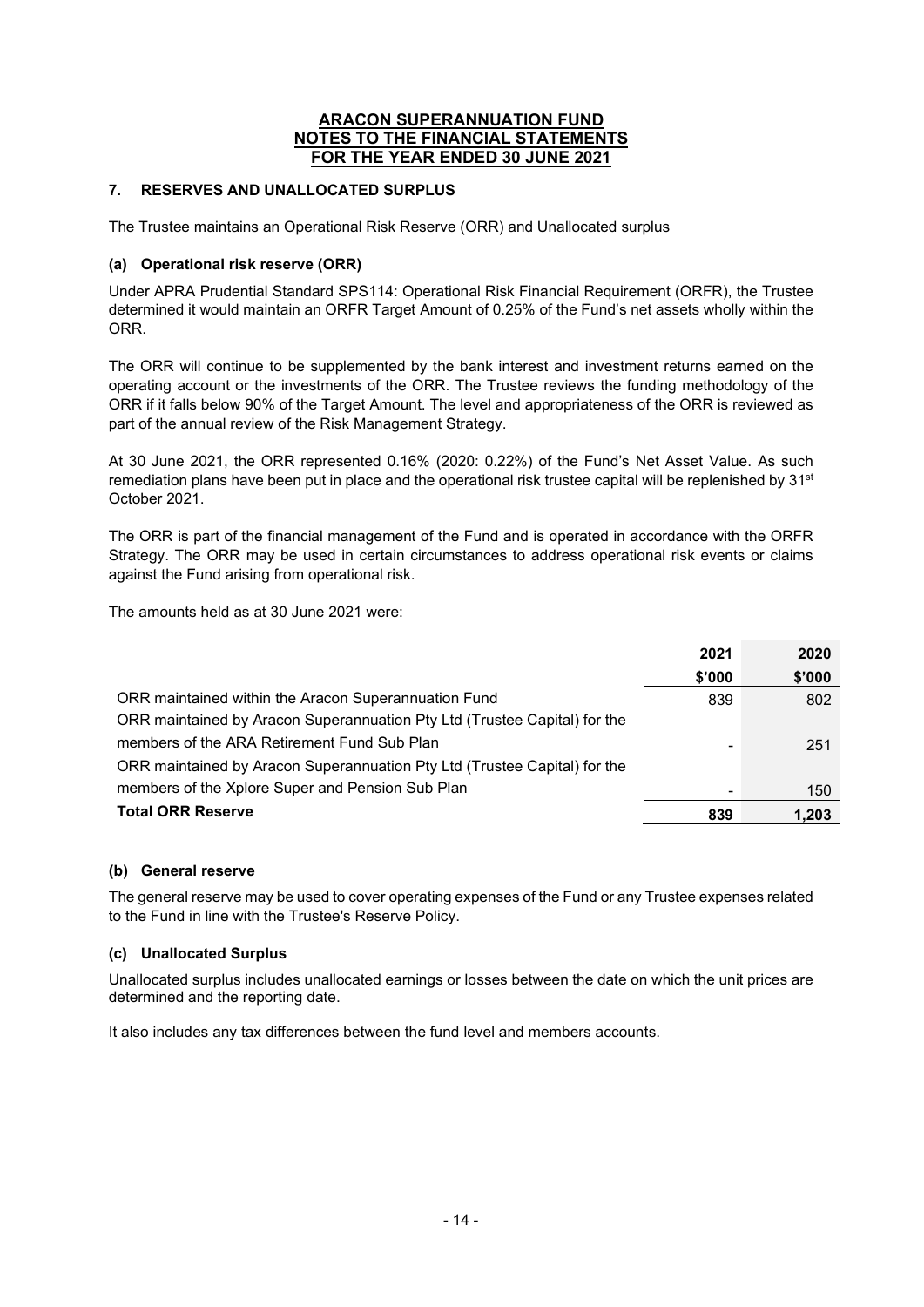# **8. INCOME TAX EXPENSE**

#### **(a) Recognised in the Income Statement:**

|                                                  | 2021   | 2020   |
|--------------------------------------------------|--------|--------|
|                                                  | \$'000 | \$'000 |
| <b>Current tax expense</b>                       |        |        |
| Current year                                     | (503)  | (519)  |
| Adjustment for prior periods                     | 64     | 86     |
| Deferred tax expense                             |        |        |
| Movement in temporary differences                | 1,538  | (356)  |
| Income tax expense/(benefit) in Income Statement | 1.099  | (789)  |

# **(b) Numerical reconciliation between tax expense and operating result before income tax:**

|                                                                            | 2021<br>\$'000 | 2020<br>\$'000 |
|----------------------------------------------------------------------------|----------------|----------------|
| Operating result before income tax expense                                 | 65,020         | (3,835)        |
| Tax at the complying superannuation fund tax rate of 15%<br>$(2020 - 15%)$ | 9,753          | (575)          |
| (Decrease)/increase in income tax expense due to:                          |                |                |
| <b>Taxable Capital Gains Adjustment</b>                                    | (5,601)        | 1,051          |
| Imputation credits & foreign income tax offsets                            | (2,466)        | (735)          |
| Non-deductible expenses                                                    | 157            | 67             |
| Other non-assessable income                                                | (2)            | (198)          |
| Exempt current pension income                                              | (806)          | (485)          |
| Adjustments for current tax of prior periods                               | 64             | 86             |
| Income tax expense/(benefit)                                               | 1,099          | (789)          |

## **(c) Recognised in the Statement of Changes in Member Benefits:**

|                                                          | 2021     | 2020    |
|----------------------------------------------------------|----------|---------|
|                                                          | \$'000   | \$'000  |
| Contributions and transfers in recognised in the         |          |         |
| <b>Statement of Changes in Member Benefits</b>           | 151,735  | 62.224  |
|                                                          |          |         |
| Tax at the complying superannuation fund tax rate of 15% |          |         |
| $(2020 - 15%)$                                           | 22,760   | 9,334   |
| (Decrease)/increase in income tax expense due to:        |          |         |
| Member contributions                                     | (2,605)  | (1,224) |
| Transfers from other superannuation entities             | (19,229) | (7,644) |
| Income tax on contributions                              | 926      | 466     |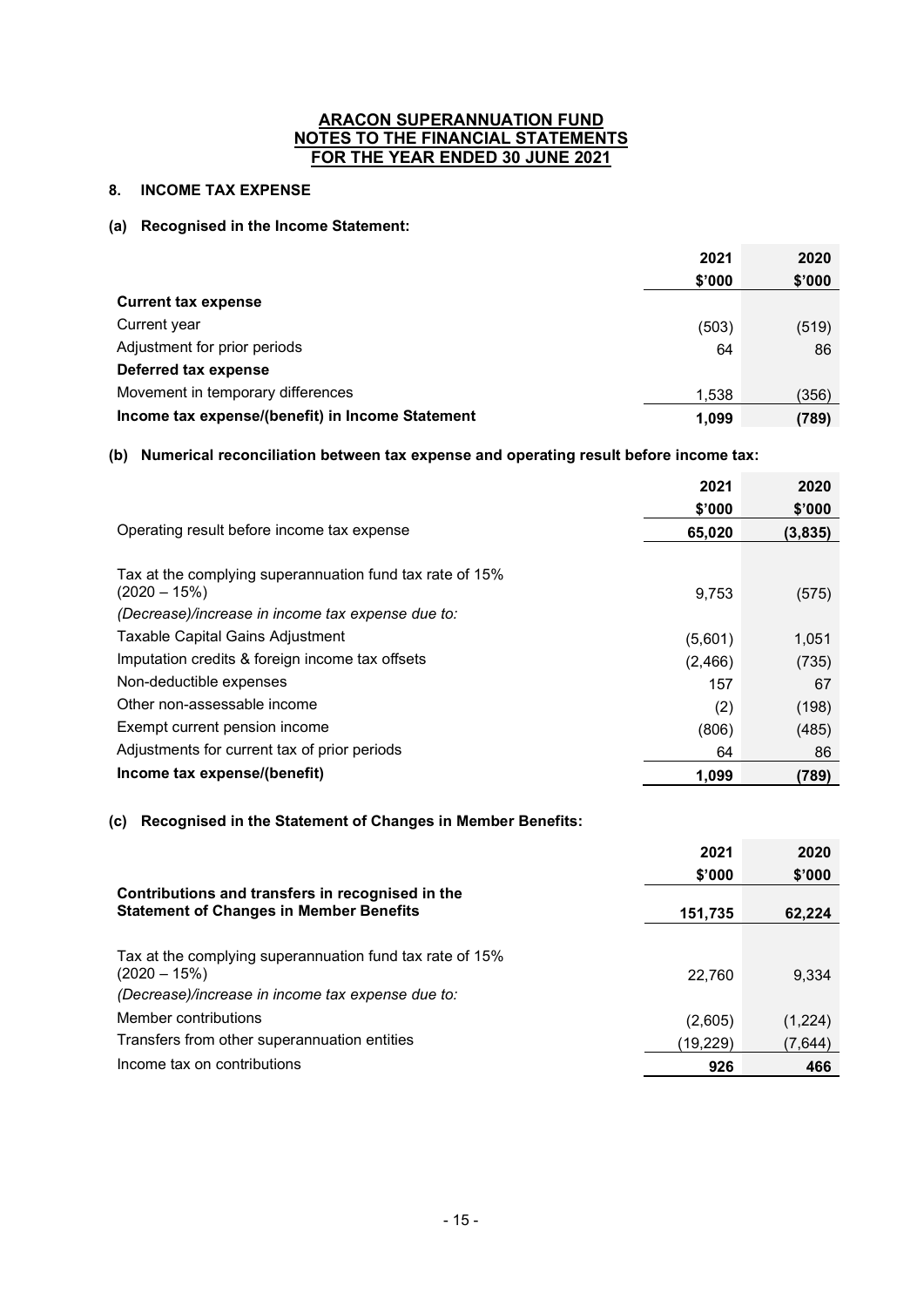# **9. TAX ASSETS AND LIABILITIES**

#### **Current tax assets and liabilities**

The current tax refundable for the Fund of \$950,762 (2020: \$78,608) represents the amount of income taxes refundable/(payable) in respect of current and prior financial periods.

#### **Recognised deferred tax assets and liabilities**

Deferred tax assets and liabilities are attributable to the following:

|                                       |          | <b>Assets/(Liabilities)</b> |  |
|---------------------------------------|----------|-----------------------------|--|
|                                       | 2021     | 2020                        |  |
|                                       | \$'000   | \$'000                      |  |
| Deferred tax assets                   |          |                             |  |
| Net capital losses on investments     | ۰        | 554                         |  |
| Other payables                        |          | 25                          |  |
| <b>Total deferred tax assets</b>      | ۰        | 579                         |  |
| Deferred tax liabilities              |          |                             |  |
| Net capital gains on investments      | (2, 117) |                             |  |
| <b>Total deferred tax liabilities</b> | (2, 117) |                             |  |
|                                       |          |                             |  |
| Net deferred tax (liabilities)/assets | (2, 117) | 579                         |  |

# **Movement in deferred tax assets and liabilities during the year**

| 1 July 2020<br>2021<br><b>Statement</b>           |          |
|---------------------------------------------------|----------|
| \$'000<br>\$'000                                  | \$'000   |
| Deferred tax assets                               |          |
| Net capital losses on investments<br>554<br>(554) | ٠        |
| Other payables<br>25<br>(25)                      |          |
| 579<br>(579)                                      |          |
| <b>Deferred tax liabilities</b>                   |          |
| Net capital gains on investments<br>(2, 117)<br>٠ | (2, 117) |
| (2, 117)                                          | (2, 117) |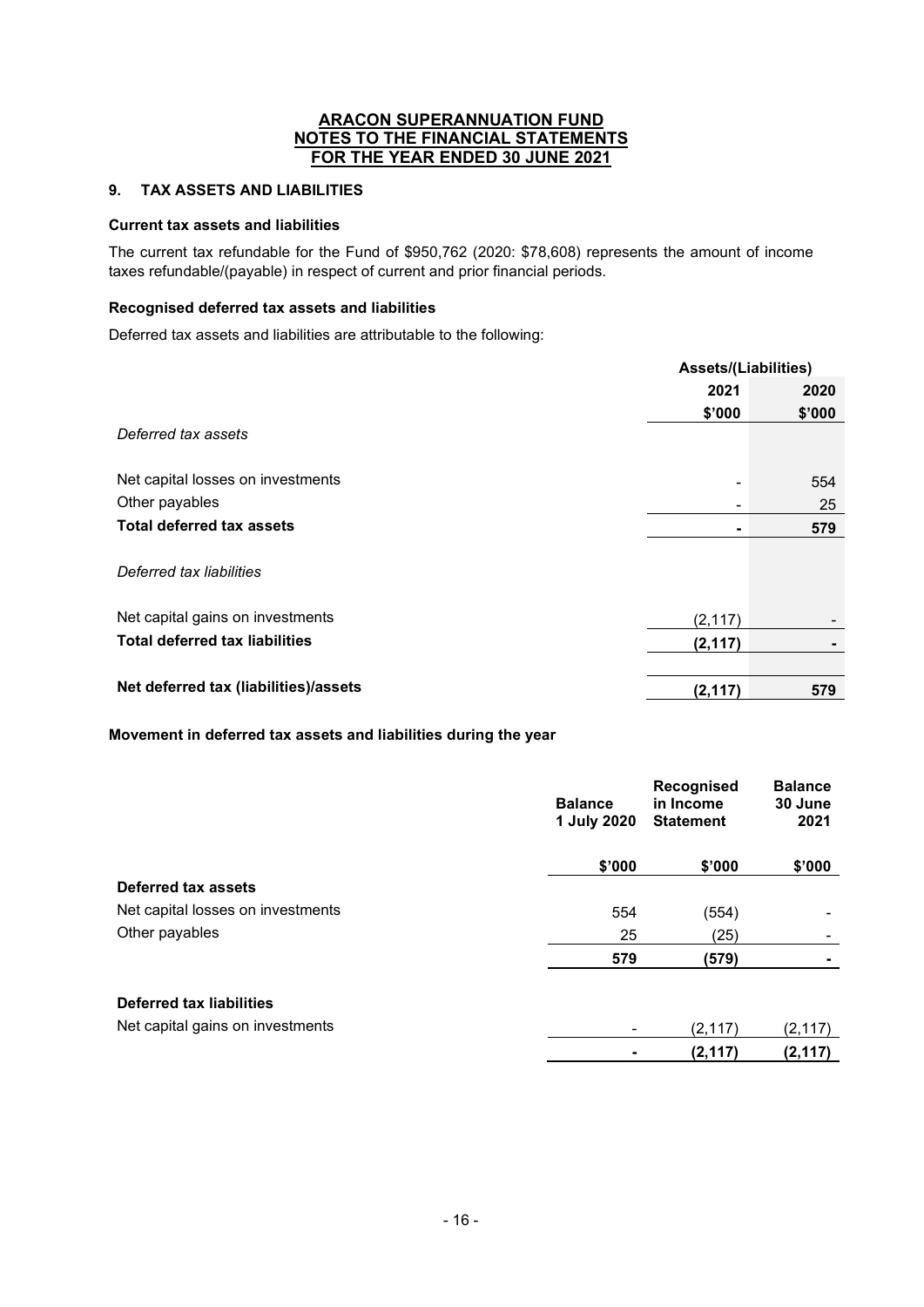#### **9. TAX ASSETS AND LIABILITIES (CONTINUED) Movement in deferred tax assets and liabilities during the year (continued)**

|                                   | <b>Balance</b><br>1 July 2019 | <b>Recognised</b><br>in Income<br><b>Statement</b> | <b>Balance</b><br>30 June<br>2020 |
|-----------------------------------|-------------------------------|----------------------------------------------------|-----------------------------------|
|                                   | \$'000                        | \$'000                                             | \$'000                            |
| Deferred tax assets               |                               |                                                    |                                   |
| Net capital losses on investments | 235                           | 319                                                | 554                               |
| Other payables                    | $\overline{\phantom{0}}$      | 25                                                 | 25                                |
|                                   | 235                           | 344                                                | 579                               |
| Deferred tax liabilities          |                               |                                                    |                                   |
| Net capital gains on investments  | (12)                          | $12 \overline{ }$                                  |                                   |
|                                   | (12)                          | 12                                                 |                                   |

# **10. CASH FLOWS RECONCILIATION**

## **(a) Reconciliation of cash and cash equivalents**

|                                                               | 2021<br>\$'000 | 2020<br>\$'000 |
|---------------------------------------------------------------|----------------|----------------|
| Cash at bank                                                  | 33,989         | 10,309         |
| Total cash and cash equivalents                               | 33,989         | 10,309         |
| Reconciliation of cash flows from operating activities<br>(b) |                |                |
|                                                               | 2021           | 2020           |
|                                                               | \$'000         | \$'000         |
| Profit after income tax                                       | 413            | 161            |
| <b>Adjustments for:</b>                                       |                |                |
| (Increase)/decrease in assets measured at fair value          | (55, 825)      | 10,139         |
| Insurance premiums paid                                       | (113)          | (70)           |
| Decrease/(increase) in receivables                            | 29             | (3,573)        |
| Increase in payables                                          | 1,849          | 445            |
| (Decrease) in income tax payable                              | (1,790)        | (637)          |
| Allocation to members' accounts                               | 63,093         | (3, 977)       |
| Reinvestment of investment income                             | (1, 175)       | (1,550)        |
| Increase in net deferred tax liabilities                      | 2,696          |                |
|                                                               |                |                |
| Net cash outflows from operating activities                   | 9,177          | 938            |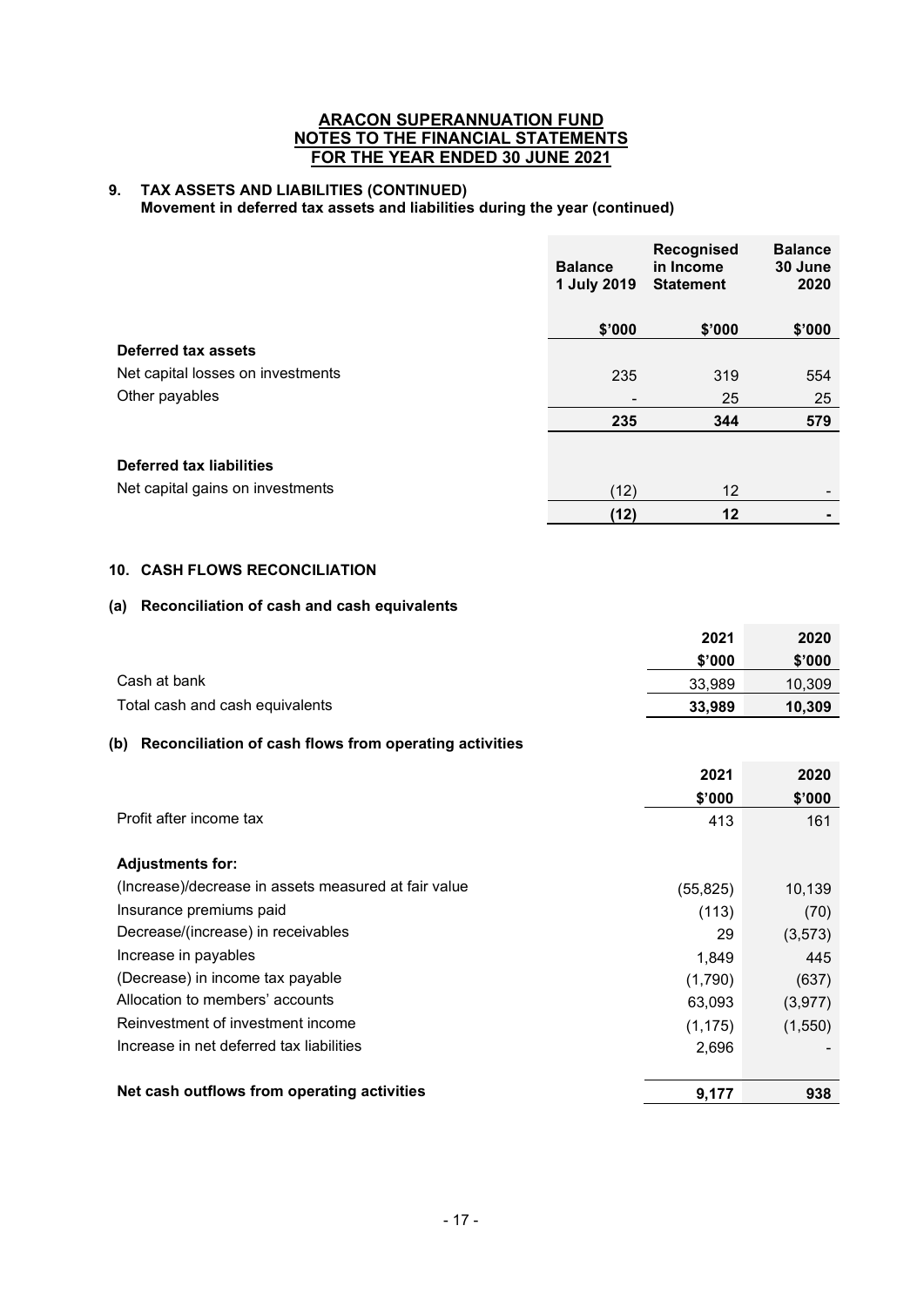# **11. COMMITMENTS**

There are no commitments the Trustee is aware of as of 30 June 2021 (2020: Nil).

# **12. CONTINGENT LIABILITIES AND CONTINGENT ASSETS**

There are no outstanding contingent assets or liabilities as at 30 June 2021 (2020: Nil).

# **13. RELATED PARTY DISCLOSURES**

## **(a) Trustee**

The Trustee of the Fund is Equity Trustees Superannuation Limited (ABN 50 055 641 757, RSE Licensee L0001458). On 2 March 2021, Aracon Superannuation Pty Ltd retired as Trustee of the Aracon Superannuation Fund and appointed Equity Trustees Superannuation Limited.

## **(b) Directors**

Key management personnel include persons who were directors of the appointed Trustee at any time during the reporting period as follows.

| <b>Name</b>                   | <b>Title</b>                             | <b>Appointed</b> |
|-------------------------------|------------------------------------------|------------------|
| Mr Anthony Jude Lally         | Non-Executive Director and Chairman      | 2 March 2021     |
| Mr Michael O'Brien            | Managing Director and Executive Director | 2 March 2021     |
| Mr Ellis Varejes              | Non-Executive Director                   | 2 March 2021     |
| Mr Mark Blair                 | Executive Director                       | 2 March 2021     |
| Ms Susan Granville Everingham | Non-Executive Director                   | 2 March 2021     |
| Mr Paul Douglas Rogan         | Non-Executive Director                   | 2 March 2021     |
| Mr Jezy (George) Zielinski    | Non-Executive Director                   | 2 March 2021     |
|                               |                                          | <b>Resigned</b>  |
| Mr Geoffrey K M Peck          | Non-Executive Director                   | 2 March 2021     |
| Mr Alan W Hayden              | Non-Executive Director                   | 2 March 2021     |
| Ms Christiane L Cameron       | Non-Executive Director                   | 2 March 2021     |

None of the above directors of the Trustee are members of the Fund at the reporting date.

## **(c) Other key management personnel**

There were no other persons with responsibility for planning, directing and controlling the activities of the Fund, directly or indirectly during the reporting period.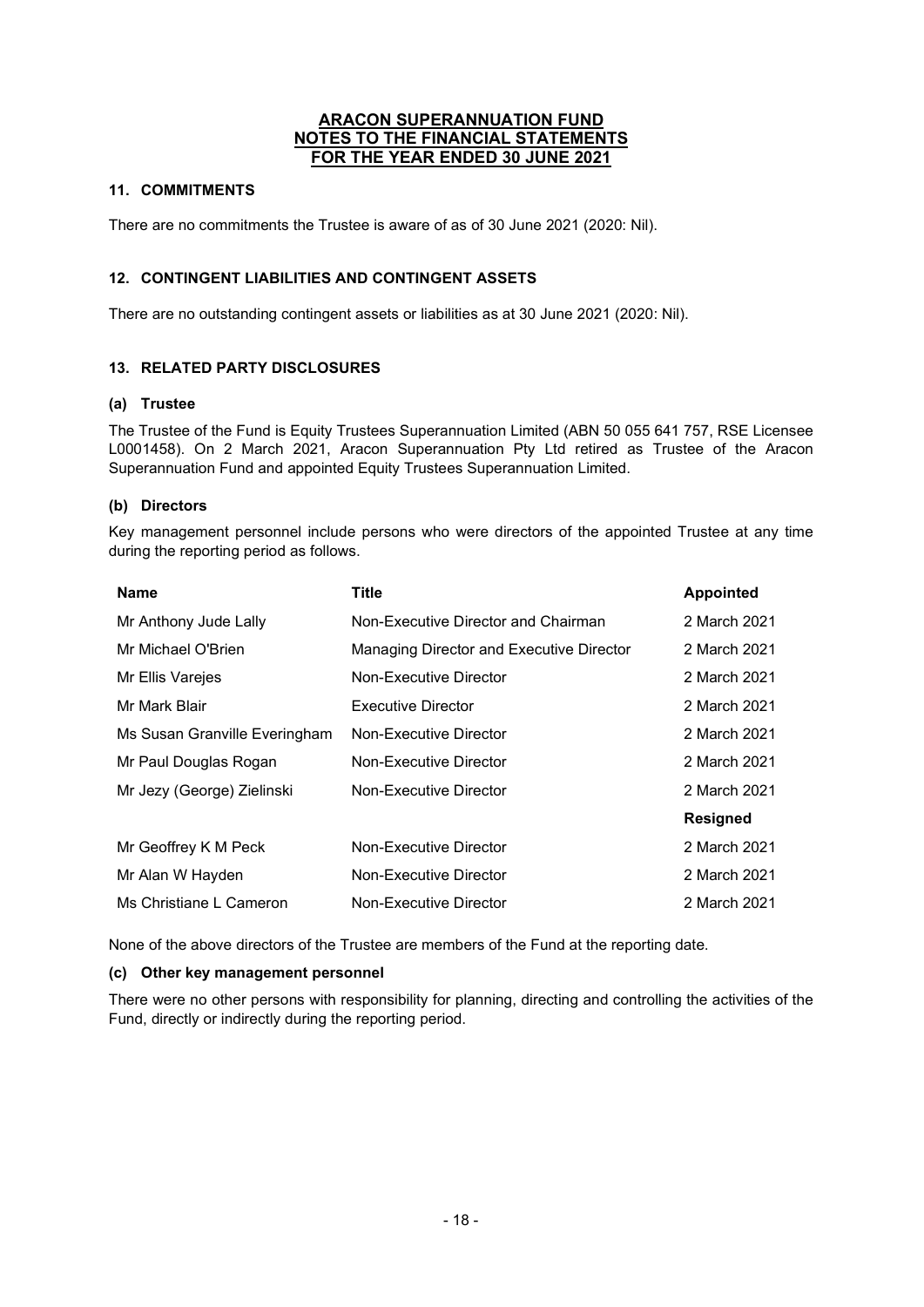# **13. RELATED PARTY DISCLOSURES (CONTINUED)**

#### **(d) Remuneration of the Trustee**

There have been no transactions between Equity Trustees Superannuation Limited and the Fund other than the trustee fees disclosed in the Income Statement and the notes below.

|                                                        | 2021   | 2020   |
|--------------------------------------------------------|--------|--------|
|                                                        | \$'000 | \$'000 |
| Trustee Fees to Equity Trustees Superannuation Limited | 122    |        |
| Trustee Fees to Aracon Superannuation Pty Ltd          | 231    | 344    |
|                                                        | 353    | 344    |

As at 30 June 2021, \$35,432 (30 June 2020: \$28,079) was payable to the Trustee and is included in the statement of financial position.

In addition, Trustee fees of \$44,920 were paid to Equity Trustees Superannuation Limited outside the Fund by the fund promoters (as per minimum fee agreement).

The directors of the Trustee do not receive remuneration directly from the Fund.

# **(e) Expenses paid by and to be reimbursed to the Trustee**

The following expenses were paid by and to be reimbursed to the Trustee by the Fund during the period.

|                                        | 2021   | 2020   |
|----------------------------------------|--------|--------|
|                                        | \$'000 | \$'000 |
| External audit fees - RMF & Compliance | 3      |        |
| Internal audit fees                    | 3      |        |
| Regulatory fees - ASIC & AFCA          | 14     |        |
|                                        | 20     |        |

## **14. FINANCIAL RISK MANAGEMENT**

#### **(a) Financial instruments management**

The investments of the Fund (other than cash held for meeting daily administrative and benefit expenses), are managed on behalf of the Trustee by specialist fund managers in accordance with the investment strategy to achieve the Fund's investment objectives.

The Trustee has engaged Atchison Consultants (ABN 58 097 703 047), an asset consultant, to monitor and provide regular reports on the FairVine Super and Elevate Super Sub Plans of the Fund's investments to the Trustee. The Trustee may seek information from the manager of each collective investment (and also may seek independent advice from other qualified persons) so as to determine the nature and extent of any risks, and the expected returns, associated with each investment prior to determining its suitability as an investment for the Fund.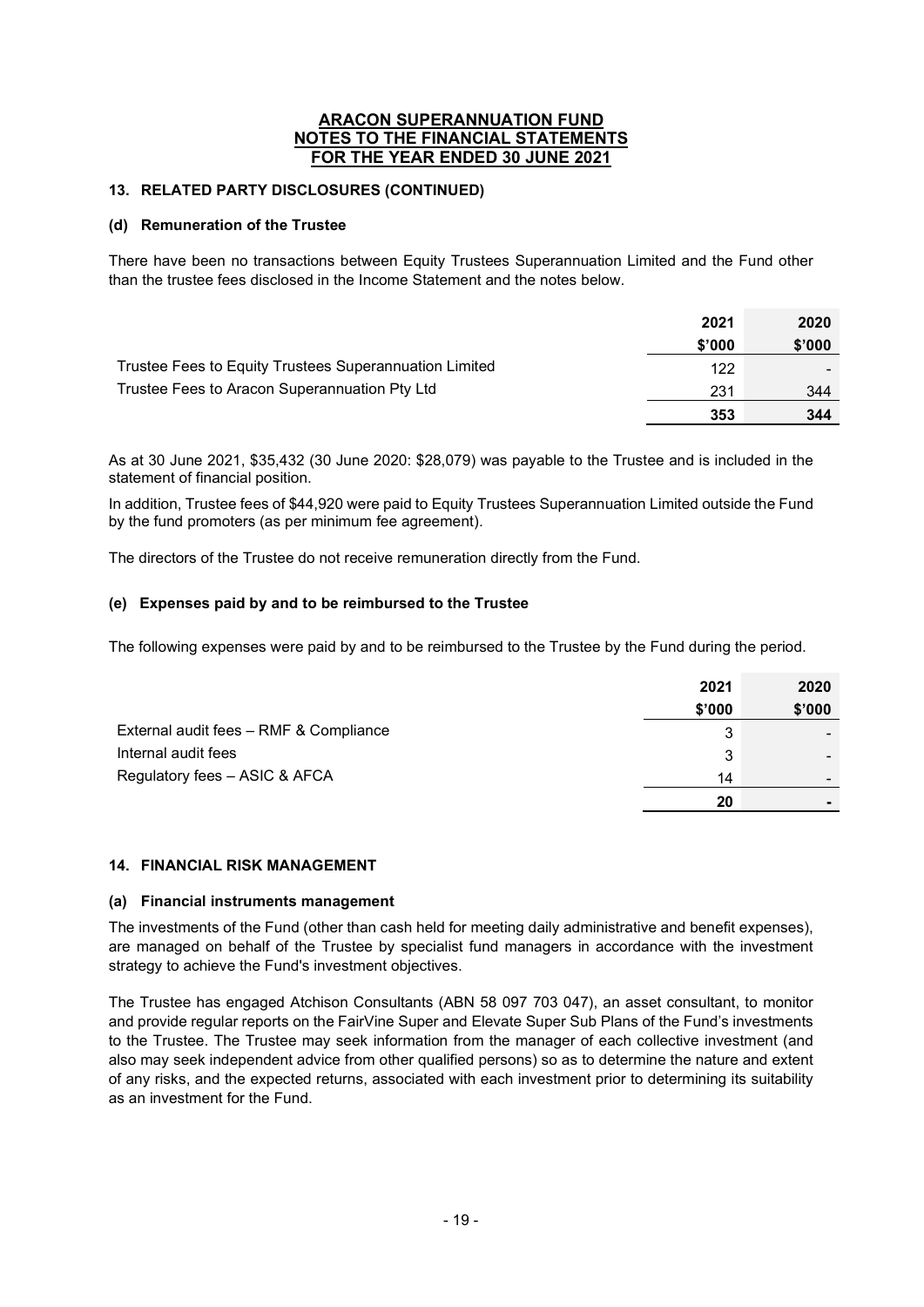# **14. FINANCIAL RISK MANAGEMENT (CONTINUED)**

#### **a) Financial instruments management (continued)**

JP Morgan Chase Bank, National Association (Sydney Branch) (ABN 43 074 112 011) acts as Custodian of the Oracle Superannuation Plan, Xplore Super and Pension, the FairVine Super and Elevate Super Sub Plans of the Fund and as such provides services including physical custody and safekeeping of assets, settlement of trades, collection of dividends and accounting for investment transactions.

The Fund's financial assets and liabilities adopted in the Statement of Financial Position are carried at their fair value.

## **(b) Significant accounting policies**

Details of the significant accounting policies and methods adopted, including the criteria for recognition, the basis of measurement and the basis on which revenues and expenses are recognised, in respect of each class of financial asset and financial liability are disclosed in Note 3 to the Financial Statements.

#### **(c) Capital risk management**

The Trustee has established an Operational Risk Reserve (ORR) to provide funding for incidents where material losses may arise from an operational risk event (as opposed to investment risk) relating to the Fund. The level of reserve is determined by the Trustee based on an assessment of the risks faced by the Fund. The Trustee has an operational risk financial requirement strategy to manage assets held in the ORR. According to Superannuation Prudential Standard 114: Operational Risk Financial Requirement ("ORFR), (SPS 114) which became effective 1 July 2013, the financial resources held to meet the ORFR must be held either as:

- An operational risk reserve held within an RSE;
- Operation risk trustee capital held by the RSE licensee; or
- A combination of both an operational risk reserve held within an RSE and operational risk trustee capital held by the RSE Licensee.

The Fund achieves its ORR target amount via an operational risk reserve held within the Fund. The target amount has not been met as at the reporting date. As such remediation plans have been put in place and the operational risk trustee capital will be replenished by 31st October 2021.

## **(d) Financial risk management objectives**

The Fund is exposed to a variety of financial risks as a result of its activities. These risks include market risk (including currency risk, cash flow interest rate risk, fair value interest rate risk and price risk), credit risk and liquidity risk. The Fund's risk management and investment policies, approved by the Trustee, seek to minimise the potential adverse effects of these risks on the Fund's financial performance. These policies may include the use of certain financial derivative instruments.

It is ultimately the responsibility of the Trustee to ensure that there is an effective risk management control framework in place. Consistent with regulatory requirements the Trustee has the function of overseeing the establishment and maintenance of risk-based systems and controls for the Fund. The Trustee has developed, implemented and maintains a Risk Management Framework ("RMF").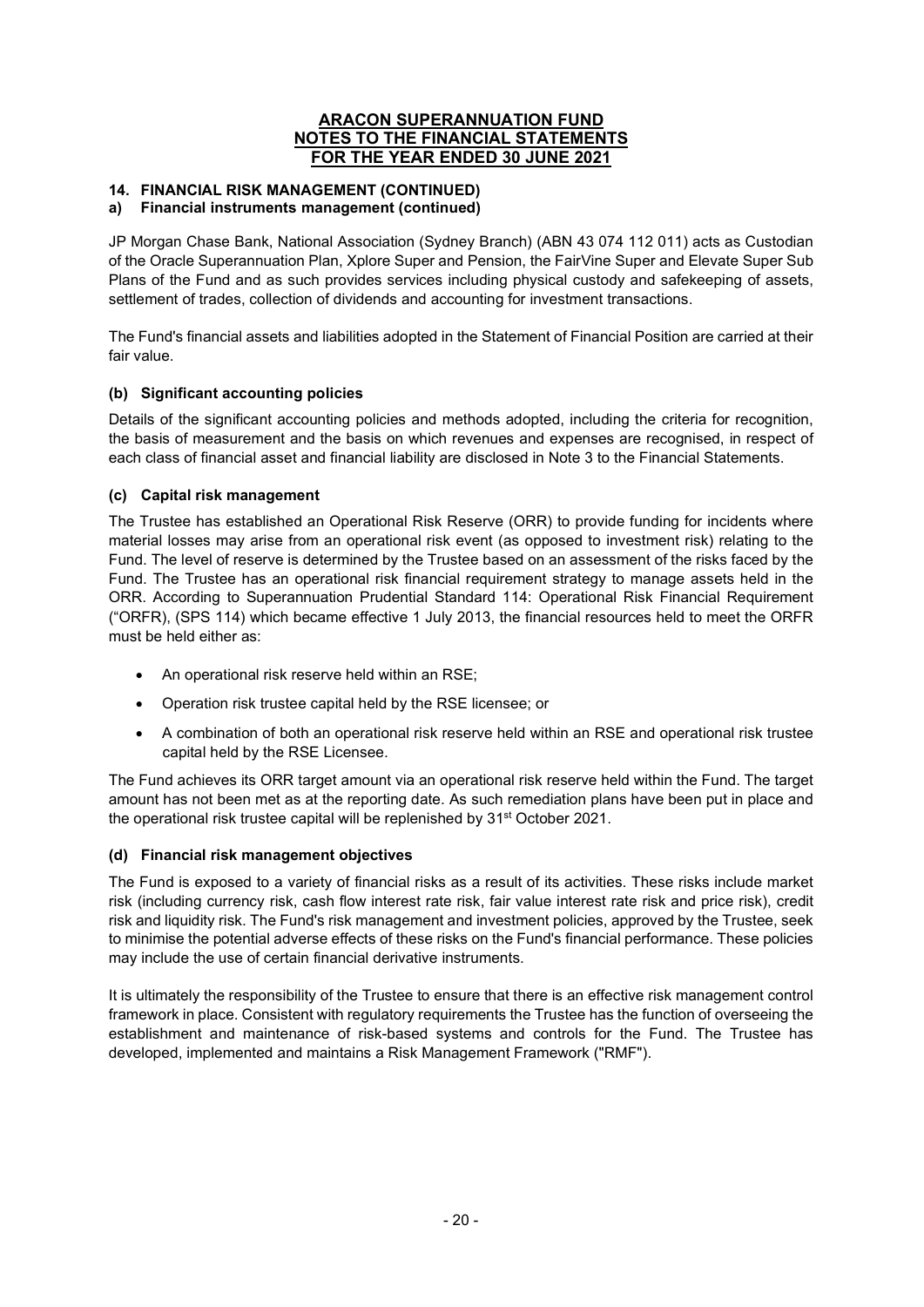## **14. FINANCIAL RISK MANAGEMENT (CONTINUED)**

#### **(d) Financial risk management objectives (continued)**

The RMF identifies the Trustee's policies and procedures, processes and controls that comprise its risk management and control systems. These systems address all material risks, financial and non-financial, likely to be faced by the Fund. Annually, the Trustee is required to certify to APRA whether adequate strategies have been put in place to monitor those risks, that the Trustee has systems in place to ensure compliance with legislative and prudential requirements and that the Trustee has satisfied itself as to the compliance with the RMF.

#### **(e) Investment risk**

The Fund's assets principally consist of financial instruments which comprise of cash, listed securities, listed and unlisted unit trusts and collective investment vehicles such as pooled superannuation trusts and managed investment schemes**)**. The Trustee has determined that this type of investment is appropriate for the Fund and is in accordance with the Fund's investment strategy.

The Fund's investment activities expose it to the following risks from its use of financial instruments:

- **Market risk**
- **Credit risk**
- **-** Liquidity risk

#### **Market risk**

Market risk is the risk that the fair value of future cash flows of a financial instrument will fluctuate because of changes in market prices. Market risk comprises three types of risk: currency risk, interest rate risk and other price risk. The objective of market risk management is to manage and control market risk exposures within acceptable parameters, while optimising the return on risk.

To mitigate market risk, the Fund undertakes due diligence prior to the approval of fund managers to ensure that they have appropriate expertise and skill for monitoring of the market conditions and benchmark analysis. Further the Fund's asset consultant provides additional expert advice as required.

#### (i) Currency risk

Currency risk arises on financial instruments that are denominated in a foreign currency that is in a currency other than that in which they are measured.

Foreign exchange risk arises as the value of monetary securities denominated in other currencies will fluctuate due to changes in exchange rates.

|                                    | 30 June 2021      |            | 30 June 2020      |            |
|------------------------------------|-------------------|------------|-------------------|------------|
|                                    | <b>USD \$'000</b> | Other '000 | <b>USD \$'000</b> | Other '000 |
|                                    |                   |            |                   |            |
| <b>Financial assets</b>            | 46.638            | 4.875      | 12.308            | 1.275      |
| Net exposure foreign exchange risk | 46,638            | 4.875      | 12,308            | 1.275      |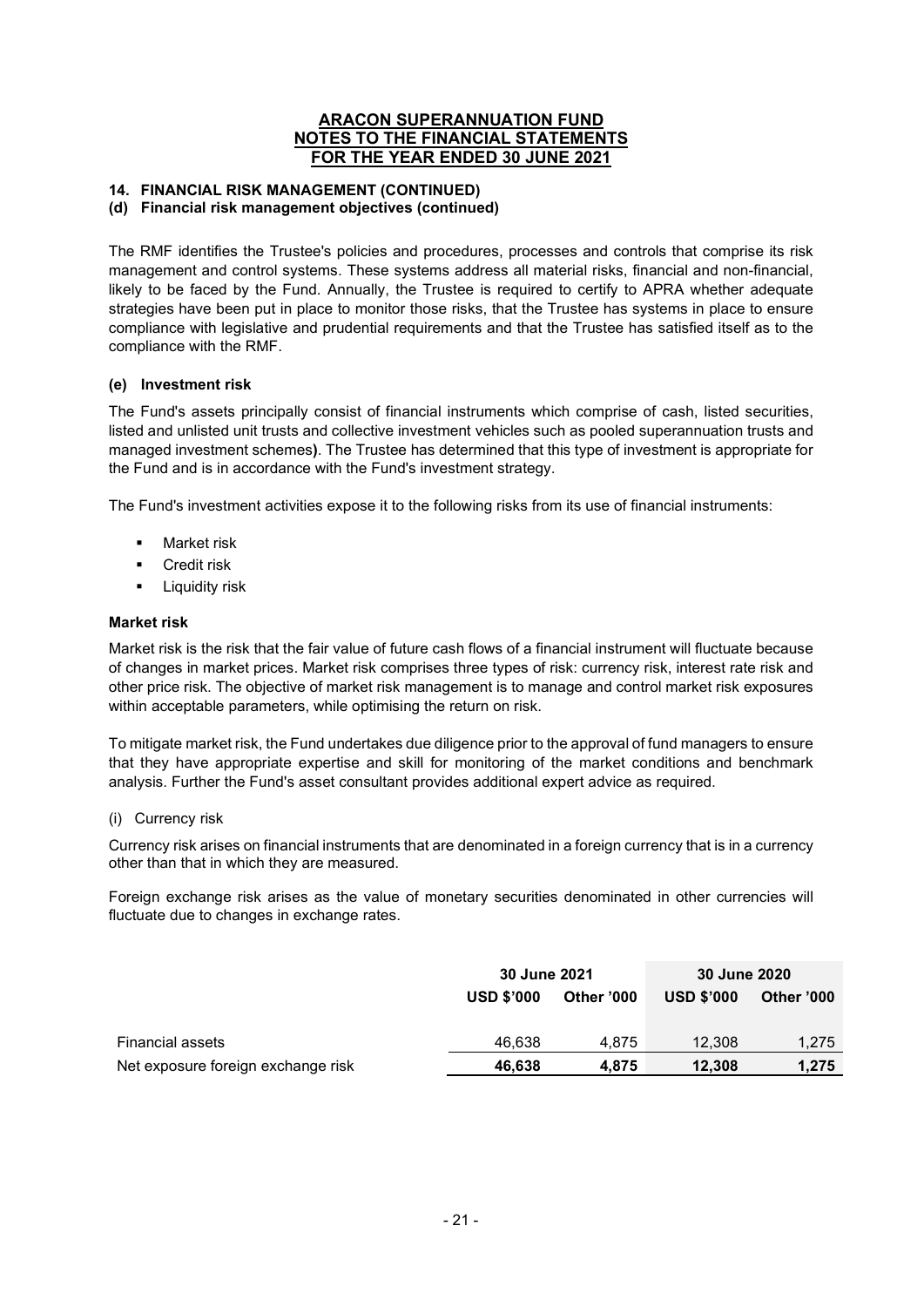## **14. FINANCIAL RISK MANAGEMENT (CONTINUED)**

#### **(e) Investment risk (continued)**

(i) Currency risk (continued)

#### *Sensitivity analysis - currency risk*

The table below illustrates the currency risk to a 10% increase and decrease in the Australian dollar against the relevant foreign currencies. The sensitivity analysis includes only outstanding foreign currency denominated monetary items and adjusts their translation at the period end for a 10% (2020: 10%) change in foreign currency rates. This analysis assumes that all other variables remain constant.

|                       | Change in fair value of<br>assets |          | <b>Effect on net assets</b><br>available to pay benefits |          |
|-----------------------|-----------------------------------|----------|----------------------------------------------------------|----------|
|                       | \$'000                            | \$'000   | \$'000                                                   | \$'000   |
|                       | 10%                               | 10%      | 10%                                                      | 10%      |
|                       | Decrease                          | Increase | Decrease                                                 | Increase |
| 2021                  |                                   |          |                                                          |          |
| USD currency risk     | 4,664                             | (4,664)  | 4,664                                                    | (4,664)  |
| Other currencies risk | 488                               | (488)    | 488                                                      | (488)    |
| Currency risk         | 5,152                             | (5, 152) | 5,152                                                    | (5, 152) |
|                       |                                   |          |                                                          |          |
|                       | 10%                               | 10%      | 10%                                                      | 10%      |
|                       | Decrease                          | Increase | Decrease                                                 | Increase |
| 2020                  |                                   |          |                                                          |          |
| USD currency risk     | 1,231                             | (1,231)  | 1,231                                                    | (1,231)  |
| Other currencies risk | 128                               | (128)    | 128                                                      | (128)    |
| Currency risk         | 1,359                             | (1, 359) | 1,359                                                    | (1, 359) |

#### (ii) Interest rate risk

Interest rate risk is the risk that the fair value of future cash flows of a financial instrument will fluctuate because of changes in market interest rates.

The majority of the Fund's financial instruments are non-interest bearing with only cash and fixed interest securities being subjected to interest rate risk. The Fund's investment balances that have a significant direct or indirect exposure to interest rate risk is set out below:

|                                 | 2021   | 2020   |
|---------------------------------|--------|--------|
|                                 | \$'000 | \$'000 |
| Cash and cash equivalents       | 33.989 | 10,309 |
| Total variable rate instruments | 33,989 | 10.309 |

The following table demonstrates the sensitivity of the Fund's net assets available to pay benefits, where interest rates vary by 25 bps (2020: 25 bps). This table has been provided to illustrate the sensitivity of the Fund's directly and indirectly held investment portfolio to interest rate fluctuations. This analysis assumes that all other variables remain constant.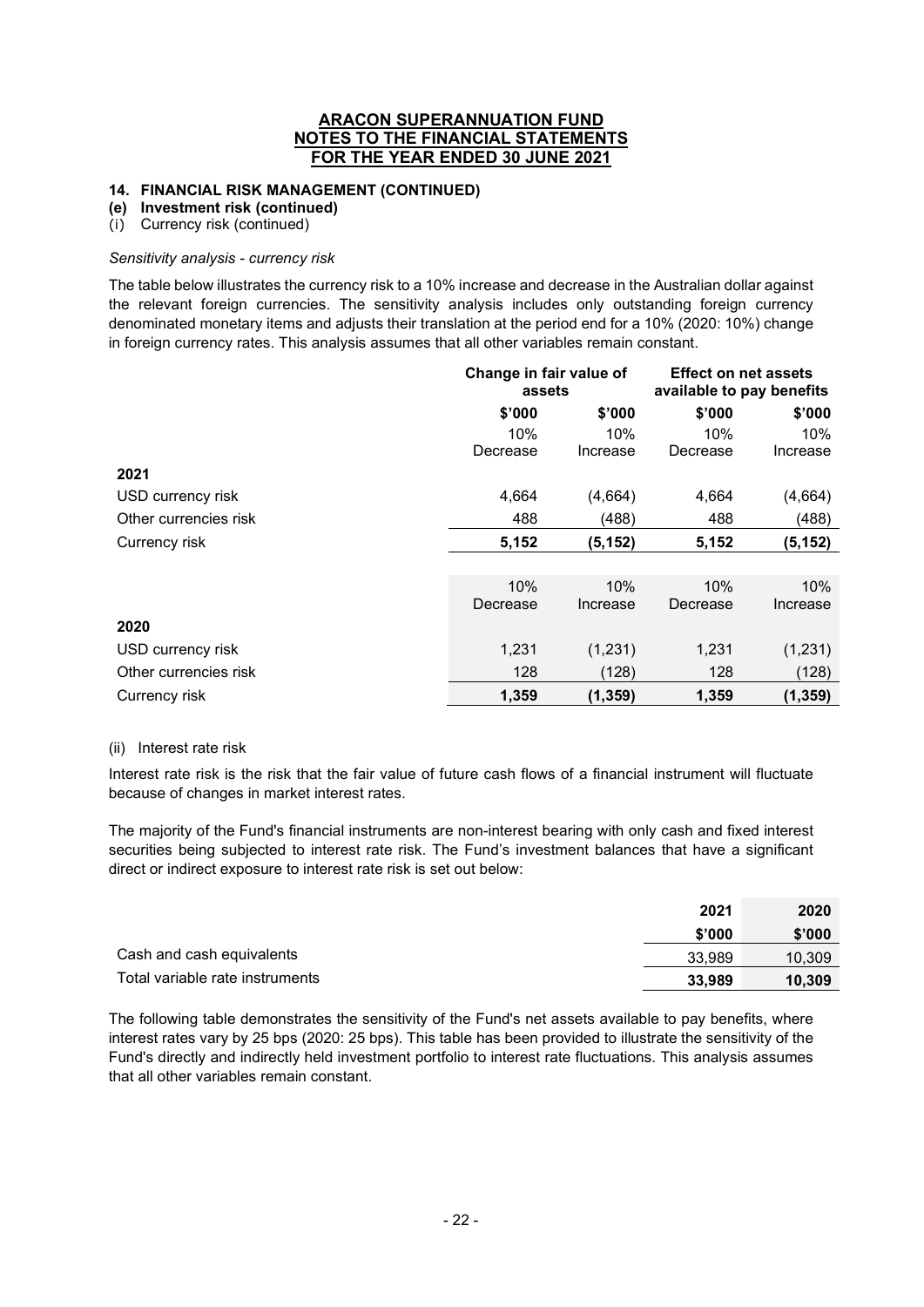#### **14. FINANCIAL RISK MANAGEMENT (CONTINUED)**

#### **(e) Investment risk (continued)**

(ii) Interest rate risk (continued)

*Cashflow sensitivity analysis - variable rate instruments* 

|                    |          | Change in fair value of<br>assets |          | <b>Effect on net assets</b><br>available to pay benefits |
|--------------------|----------|-----------------------------------|----------|----------------------------------------------------------|
|                    | \$'000   | \$'000                            | \$'000   | \$'000                                                   |
|                    | 25 bps   | 25 bps                            | 25 bps   | 25 bps                                                   |
|                    | Decrease | Increase                          | Decrease | Increase                                                 |
| 2021               |          |                                   |          |                                                          |
| Interest rate risk | (85)     | 85                                | (85)     | 85                                                       |
|                    |          |                                   |          |                                                          |
|                    | 25 bps   | 25 bps                            | 25 bps   | 25 bps                                                   |
|                    | Decrease | Increase                          | Decrease | Increase                                                 |
| 2020               |          |                                   |          |                                                          |
| Interest rate risk | (26)     | 26                                | (26)     | 26                                                       |

#### (iii) Other market price risk

Other market price risk is the risk that the fair value or future cash flows of a financial instrument will fluctuate because of changes in market prices (other than those arising from interest rate risk or currency risk), whether those changes are caused by factors specific to the individual financial instrument or its issuer, or factors affecting all similar financial instruments traded in the market.

As all of the Fund's financial instruments are carried at fair value with changes recognised in the Income Statement, all changes in market conditions will directly affect changes in fair value.

The Fund's assets are invested in are invested in cash, fixed income securities, equity securities and units in unitised investments. The Fund's exposure to other market price risk is therefore limited to the market price movement of these investments.

The Trustee has determined that these investments are appropriate for the Fund and are in accordance with the Fund's investment strategy.

The table below illustrates the impact of other market price risk to the Fund should each type of financial asset fluctuate by a 10% increase or decrease from the investment objective. This analysis assumes that all other variables remain constant.

|                                                 | Change in fair value of<br>assets |          | <b>Effect on net assets</b><br>available to pay benefits |          |
|-------------------------------------------------|-----------------------------------|----------|----------------------------------------------------------|----------|
|                                                 | \$'000                            | \$'000   | \$'000                                                   | \$'000   |
|                                                 | 10%                               | 10%      | 10%                                                      | 10%      |
|                                                 | Decrease                          | Increase | Decrease                                                 | Increase |
| 2021                                            |                                   |          |                                                          |          |
| Shares and other securities in listed companies | (11, 251)                         | 11,251   | (11,251)                                                 | 11,251   |
| Units in Listed Unit Trusts                     | (2,962)                           | 2,962    | (2,962)                                                  | 2,962    |
| Units in Unlisted Unit Trusts                   | (33,663)                          | 33,663   | (33,663)                                                 | 33,663   |
|                                                 | (47,876)                          | 47,876   | (47,876)                                                 | 47,876   |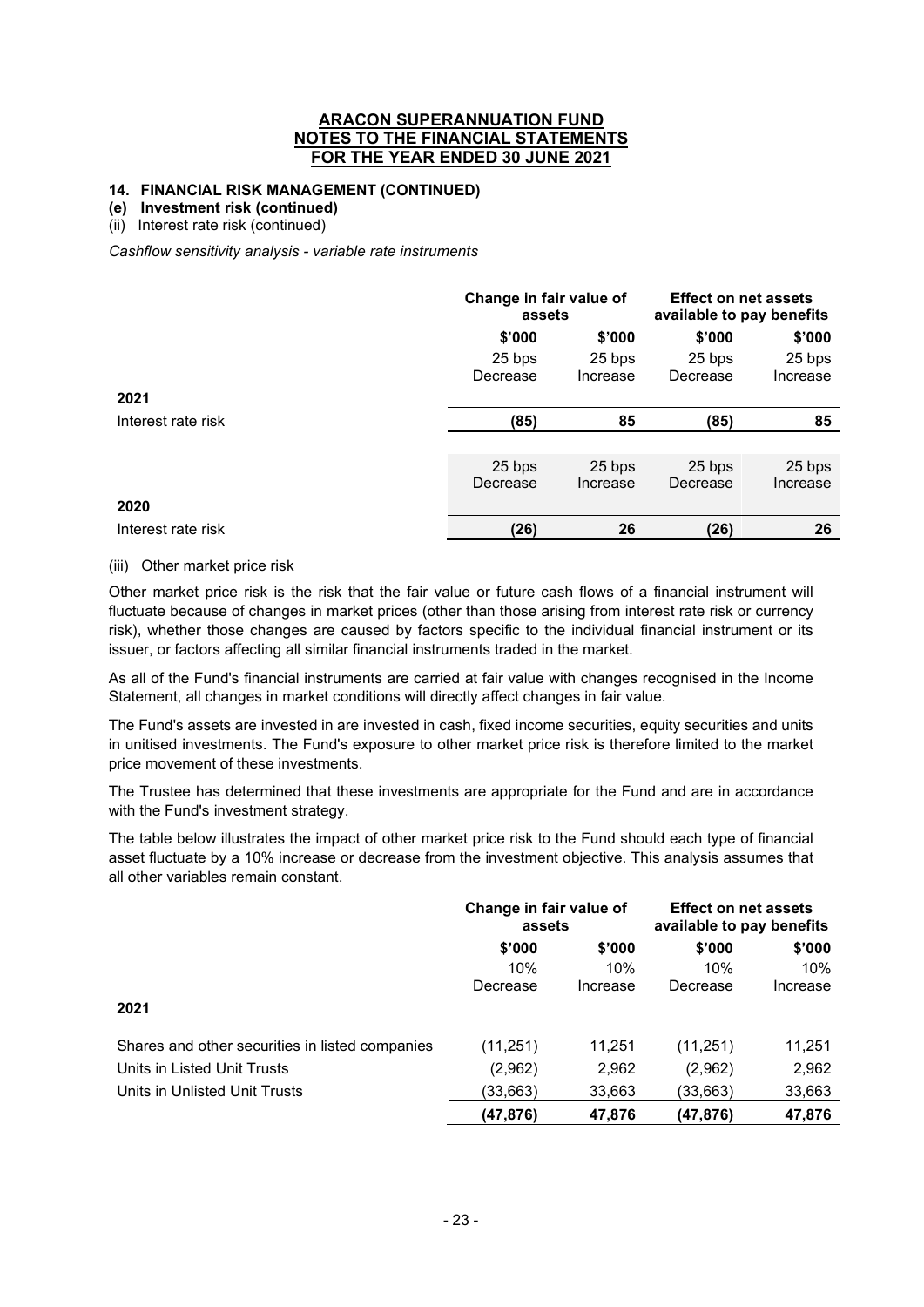# **14. FINANCIAL RISK MANAGEMENT (CONTINUED)**

#### **(e) Investment risk (continued)**

(iii) Other market price risk (continued)

|                                                 | Change in fair value of<br>assets |          | <b>Effect on net assets</b><br>available to pay benefits |          |
|-------------------------------------------------|-----------------------------------|----------|----------------------------------------------------------|----------|
|                                                 | \$'000                            | \$'000   | \$'000                                                   | \$'000   |
|                                                 | 10%                               | 10%      | 10%                                                      | 10%      |
|                                                 | Decrease                          | Increase | Decrease                                                 | Increase |
| 2020                                            |                                   |          |                                                          |          |
| Shares and other securities in listed companies | (2, 440)                          | 2,440    | (2, 440)                                                 | 2,440    |
| Units in Listed Unit Trusts                     | (1, 454)                          | 1,454    | (1, 454)                                                 | 1,454    |
| Units in Unlisted Unit Trusts                   | (29, 346)                         | 29,346   | (29,346)                                                 | 29,346   |
|                                                 | (33, 240)                         | 33,240   | (33, 240)                                                | 33,240   |

#### **Credit risk**

Credit risk refers to the risk that the counterparty to the financial instrument will default on its contractual obligations resulting in a financial loss to the Fund.

The carrying amounts of Cash, Fixed Interest and Receivables assets best represent the credit risk exposure at reporting date. No collateral is held as security or other credit enhancement exists for all financial assets held. No financial assets are considered past due as all payments are considered recoverable when contractually due. The Fund's financial assets exposed to credit risk amounted to the following:

|                                      | 2021   | 2020   |
|--------------------------------------|--------|--------|
|                                      | \$'000 | \$'000 |
| Cash                                 | 33,989 | 10,309 |
| Fixed Income                         | 28.401 | 11,542 |
| Distribution and dividend receivable | 3,537  | 3,567  |
| Other receivables                    | 407    | 113    |
| <b>Total</b>                         | 66,334 | 25,531 |

#### **Liquidity risk**

Liquidity risk is the risk that the Fund will not be able to meet its obligations when they fall due. The risk is controlled through the Fund's investment in financial instruments which under normal market conditions are readily convertible to cash. In addition, the Fund maintains sufficient cash and cash equivalents to meet normal operating conditions. The Fund's overall liquidity risks are monitored by the Trustee at least annually and in accordance with policies and procedures in place.

The following table summarises the maturity profile of the Fund's financial liabilities. The table has been drawn up based on the undiscounted cash flows of financial liabilities based on the earliest date on which the Fund can be required to pay.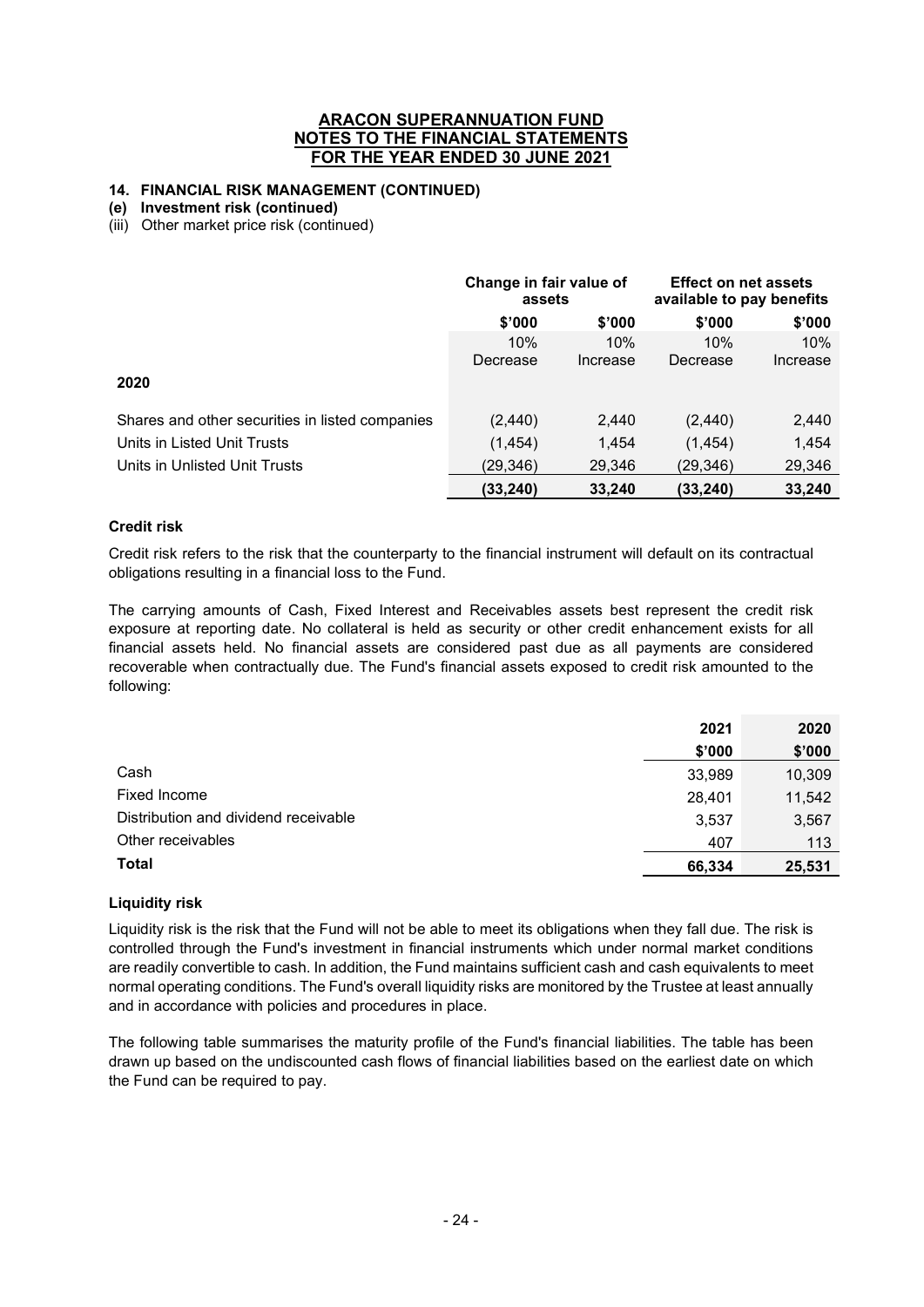#### **14. FINANCIAL RISK MANAGEMENT (CONTINUED)**

#### **(e) Investment risk (continued)**

Liquidity risk (continued)

#### *Maturities of financial liabilities*

The tables below show the Fund's financial liabilities based on their contractual maturities using undiscounted cash flows. Liabilities to defined contribution members are payable upon request. The Fund considers it unlikely that all liabilities to members would fall due at the same time.

|                                       | Carrying<br>amount | <b>Less than</b><br>1 month | $1 - 3$<br><b>Months</b> | Over 3<br><b>Months</b> |
|---------------------------------------|--------------------|-----------------------------|--------------------------|-------------------------|
|                                       | \$'000             | \$'000                      | \$'000                   | \$'000                  |
| 30 June 2021                          |                    |                             |                          |                         |
| Accounts payable and accrued expenses | 2.251              | 2.251                       |                          |                         |
| Member liabilities                    | 539,378            | 539,378                     |                          |                         |
|                                       | 541,629            | 541,629                     |                          |                         |
| 30 June 2020                          |                    |                             |                          |                         |
| Accounts payable and accrued expenses | 1.095              | 1,095                       |                          |                         |
| Member liabilities                    | 356,546            | 356.546                     |                          |                         |
|                                       | 357,641            | 357,641                     |                          |                         |

Member benefits have been included, if applicable, in the "less than one month" column, as this is the amount that members could call upon at year-end. This is the earliest date on which the Fund can be required to pay members' benefits; however, the Trustee does not anticipate that members will call upon amounts accrued to them during this time.

## **15. FAIR VALUE MEASUREMENTS**

#### **Fair value hierarchy**

The Fund classifies fair value measurements using a fair value hierarchy that reflects the subjectivity of the inputs used in making the measurements. Table below analyses financial instruments carried at fair value. The different levels have been defined as follows:

- Level 1 fair value measurements are those instruments valued based on quoted prices (unadjusted) in active markets for identical assets and liabilities. These inputs are readily available in the market and are normally obtainable from multiple sources.
- Level 2 fair value measurements are those instruments valued based on inputs other than quoted prices included within Level 1 that are observable for the asset or liability, either directly (i.e., as prices) or indirectly (i.e. derived from prices). The Fund values fixed interest securities held by the Fund using broker quotes and units in unit trusts using the redemption price at reporting date as advised by the investment managers. Unit values denominated in foreign currency are then translated to Australian dollars at the current exchange rates.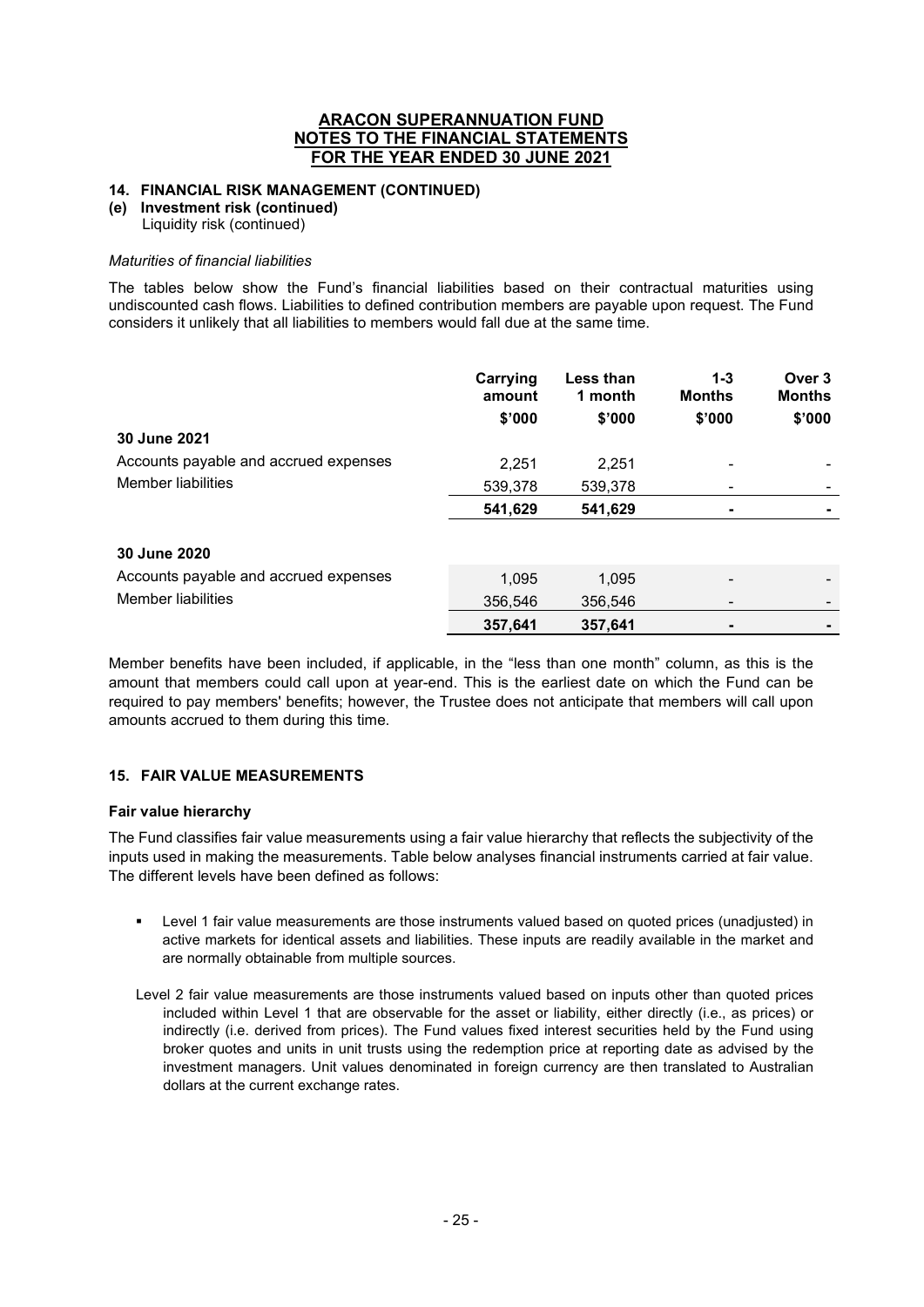# **15. FAIR VALUE MEASUREMENTS (CONTINUED)**

 Level 3 fair value measurements are those instruments valued based on inputs where one or more of the significant inputs are not based on observable market data, examples include discount rates and other material unobservable inputs. The Trustee values units in unit trusts classified as level 3 using the unit price provided by the underlying fund manager. These unit trusts hold illiquid investments such as unlisted property and private equity. The Fund classifies suspended and delisted securities that have not been actively traded at least in the last 3 months as Level 3 investments, and these securities are priced in the accounting system based on the last available price.

The table below sets out the Fund's financial assets and liabilities at fair value according to the fair value hierarchy.

| 30 June 2021                                          | Level 1<br>\$'000 | Level <sub>2</sub><br>\$'000 | Level 3<br>\$'000 | <b>Total</b><br>\$'000 |
|-------------------------------------------------------|-------------------|------------------------------|-------------------|------------------------|
| <b>Financial Assets</b>                               |                   |                              |                   |                        |
| Cash and cash equivalents                             | 33,989            |                              |                   | 33,989                 |
| Investment revenue and other receivables              | 3,944             |                              |                   | 3,944                  |
| Units in Listed unit trusts                           | 29,624            |                              |                   | 29,624                 |
| Units in unlisted unit trusts                         |                   | 336,626                      |                   | 336,626                |
| <b>Fixed interest</b>                                 |                   | 28,401                       |                   | 28,401                 |
| Equities                                              | 112,506           |                              |                   | 112,506                |
| <b>Financial Liabilities</b>                          |                   |                              |                   |                        |
| Due to brokers payable for securities purchased       | (927)             |                              |                   | (927)                  |
| Other payables                                        | (2, 251)          |                              |                   | (2, 251)               |
| <b>Total</b>                                          | 176,885           | 365,027                      |                   | 541,912                |
|                                                       |                   |                              |                   |                        |
| 30 June 2020                                          | Level 1           | Level <sub>2</sub>           | Level 3           | <b>Total</b>           |
|                                                       | \$'000            | \$'000                       | \$'000            | \$'000                 |
| <b>Financial Assets</b>                               |                   |                              |                   |                        |
| Cash and cash equivalents                             | 10,309            |                              |                   | 10,309                 |
| Investment revenue and other receivables              | 3,589             |                              |                   | 3,589                  |
| Due from brokers - receivables for securities<br>sold |                   |                              |                   |                        |
| Units in Listed unit trusts                           | 91                |                              |                   | 91                     |
| Units in unlisted unit trusts                         | 14,544            |                              |                   | 14,544                 |
| <b>Fixed interest</b>                                 |                   | 293,461                      |                   | 293,461                |
| Equities                                              |                   | 11,542                       |                   | 11,542                 |
|                                                       | 24,402            |                              |                   | 24,402                 |
| <b>Financial Liabilities</b>                          |                   |                              |                   |                        |
| Other payables                                        | (1,095)           |                              |                   | (1,095)                |
| <b>Total</b>                                          | 51,840            | 305,003                      |                   | 356,843                |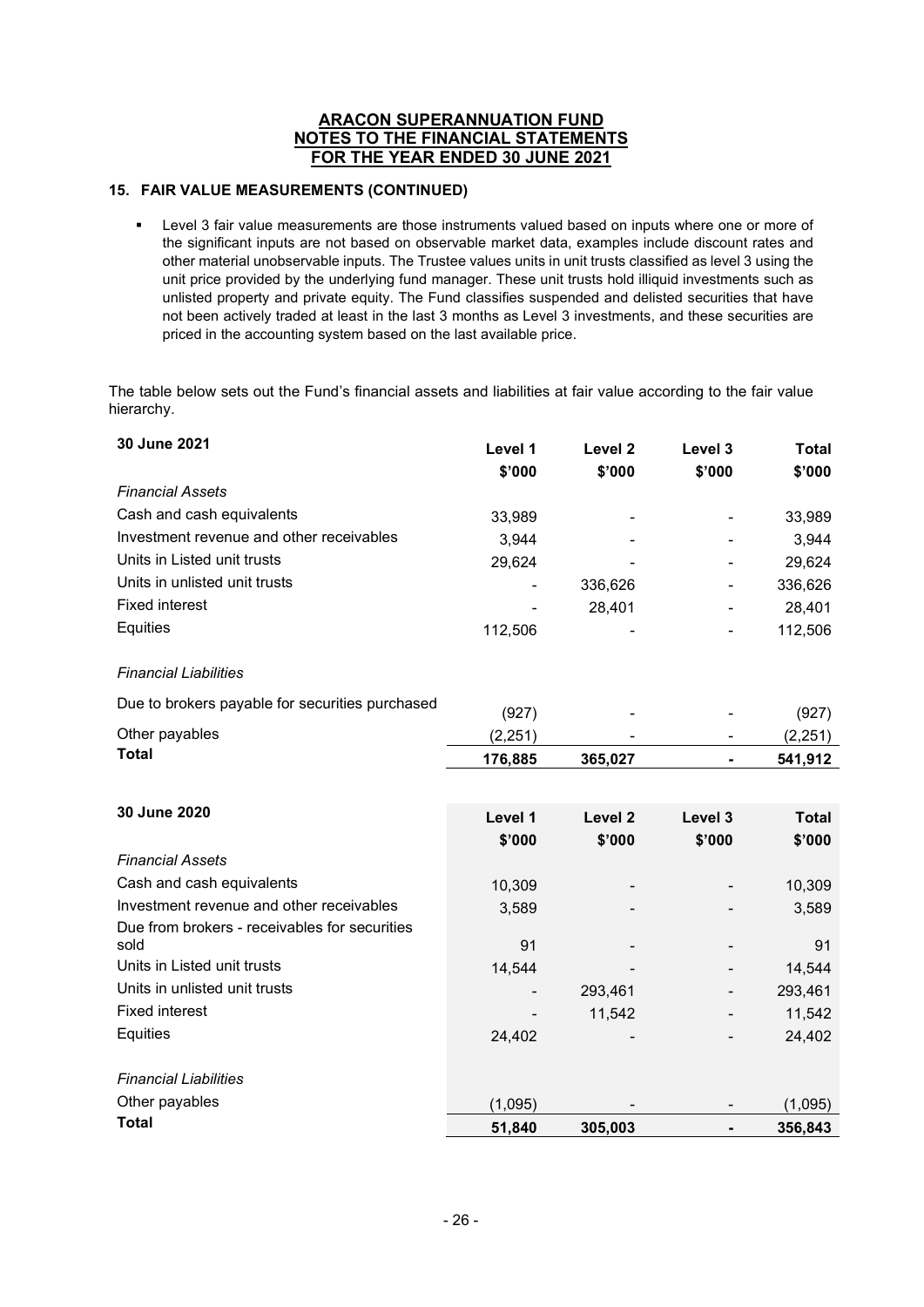## **15. FAIR VALUE MEASUREMENTS (CONTINUED)**

The Fund's policy is to recognise transfers into and transfers out of fair value hierarchy levels as at the end of the reporting period.

Fair value measurements categorised within Level 3 of the fair value hierarchy 2021: nil (2020: nil)

# **16. STRUCTURED ENTITIES**

A structured entity is an entity that has been designed so that voting or similar rights are not the dominant factor in deciding who controls the entity, and the relevant activities are directed by means of contractual arrangements.

The Fund considers all investments in managed investment schemes ('MIS') to be structured entities. The Fund invests in underlying managed funds for the purpose of capital appreciation and or earning investment income.

The objectives of the investee MIS are to achieve medium to long term capital growth. The investee MIS invest in a number of different financial instruments, including equities and debt instruments.

The exposure to investments in investee funds at fair value, by investment strategy, is disclosed below:

|                            | <b>Fair Value</b><br>as at 30<br><b>June 2021</b> | <b>Fair Value</b><br>as at 30<br><b>June 2020</b> |
|----------------------------|---------------------------------------------------|---------------------------------------------------|
|                            | \$'000                                            | \$'000                                            |
| Australian Cash            | 23,852                                            | 25,738                                            |
| <b>Australian Equity</b>   | 93,887                                            | 93,755                                            |
| International Equity       | 52,548                                            | 233                                               |
| Australian Fixed Income    | 79,047                                            | 67,309                                            |
| International Fixed Income | 8,255                                             | 3                                                 |
| <b>Australian Property</b> | 10.185                                            | 41,194                                            |
| International Property     | 68,852                                            | 65,229                                            |
|                            | 336,626                                           | 293,461                                           |

The fair value of financial assets \$336,626,000 (2020: \$293,461,000) is included in investments in the statement of financial position.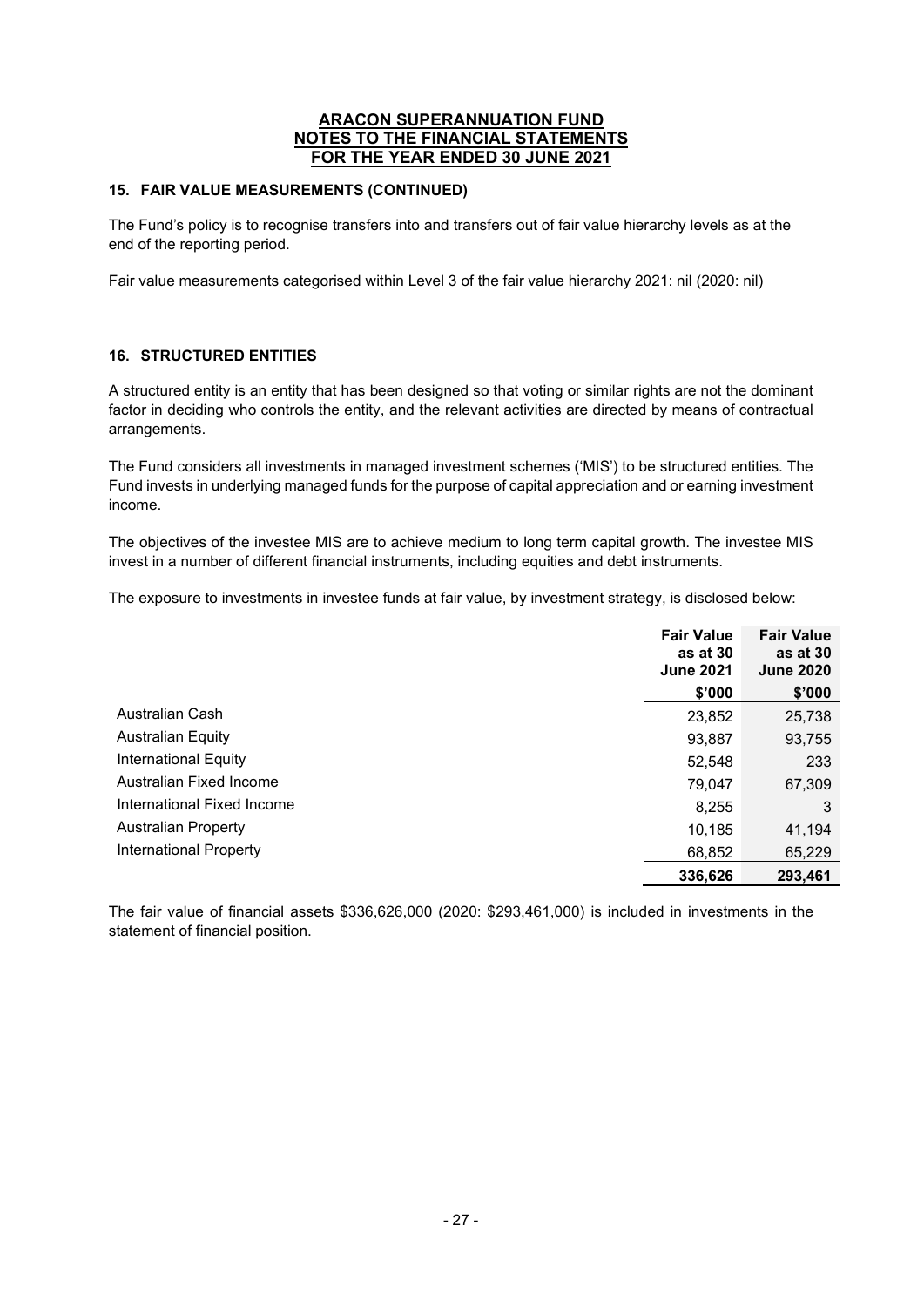# **17. EXTERNAL AUDITOR'S REMUNERATION**

|                                                                        | 2021<br>\$'000 | 2020<br>\$'000 |
|------------------------------------------------------------------------|----------------|----------------|
|                                                                        |                |                |
| Audit and review of financial statements and compliance (William Buck) | 29             | 31             |
| Audit and review of the risk management framework (Deloitte)           | 3              |                |
| Other Services – Preparation of Tax Return (William Buck)              | 3              | $\overline{4}$ |
| <b>Total Auditor's Remuneration</b>                                    | 35             | 35             |

Included above, and as disclosed in Related Party Note 13(e) \$3,000 was reimbursed to the Trustee in relation to the audit and review of the risk management framework.

# **18. INSURANCE ARRANGEMENTS**

The Fund provides death and disability benefits to its members. The Trustee has a group policy in place with a third-party insurance company to insure these death and disability benefits for the members of the FairVine Super and Elevate Super Sub Plans of the Fund.

The Fund collects premiums from members on behalf of the insurance company. Insurance claim amounts are recognised where the insurer has agreed to pay the claim. Therefore, insurance premiums are not revenues or expenses of the superannuation entity and do not give rise to insurance contract liabilities or reinsurance assets. Insurance premiums charged to members' accounts and insurance claim proceeds credited to members accounts are recognised in the statement of changes in members' benefits.

The Trustee determined that the Fund is not exposed to material insurance risk because:

- members (or their beneficiaries) will only receive insurance benefits if the external insurer pays the claim,
- insurance premiums are only paid through the Fund for administrative reasons, and
- insurance premiums are effectively set directly by reference to premiums set by an external insurer.

## **19. CORONAVIRUS (COVID-19) PANDEMIC**

## **Background**

The COVID-19 outbreak was declared a pandemic by the World Health Organization in March 2020. Since that time, the pandemic has had a significant impact on the community, the economy, investment markets, and the operations of businesses across the country and world.

On 22 March 2020 the federal government announced a temporary measure due to the effects of coronavirus on the economy. This new rule allowed individuals to access up to \$10,000 of their superannuation in financial year 2019/20 and a further \$10,000 in financial year 2020/21. This measure ended on 31 December 2020.

For the year ended 30 June 2021 the Fund paid out \$57,000 (2020: \$318,800) in benefits to members seeking early access to their super.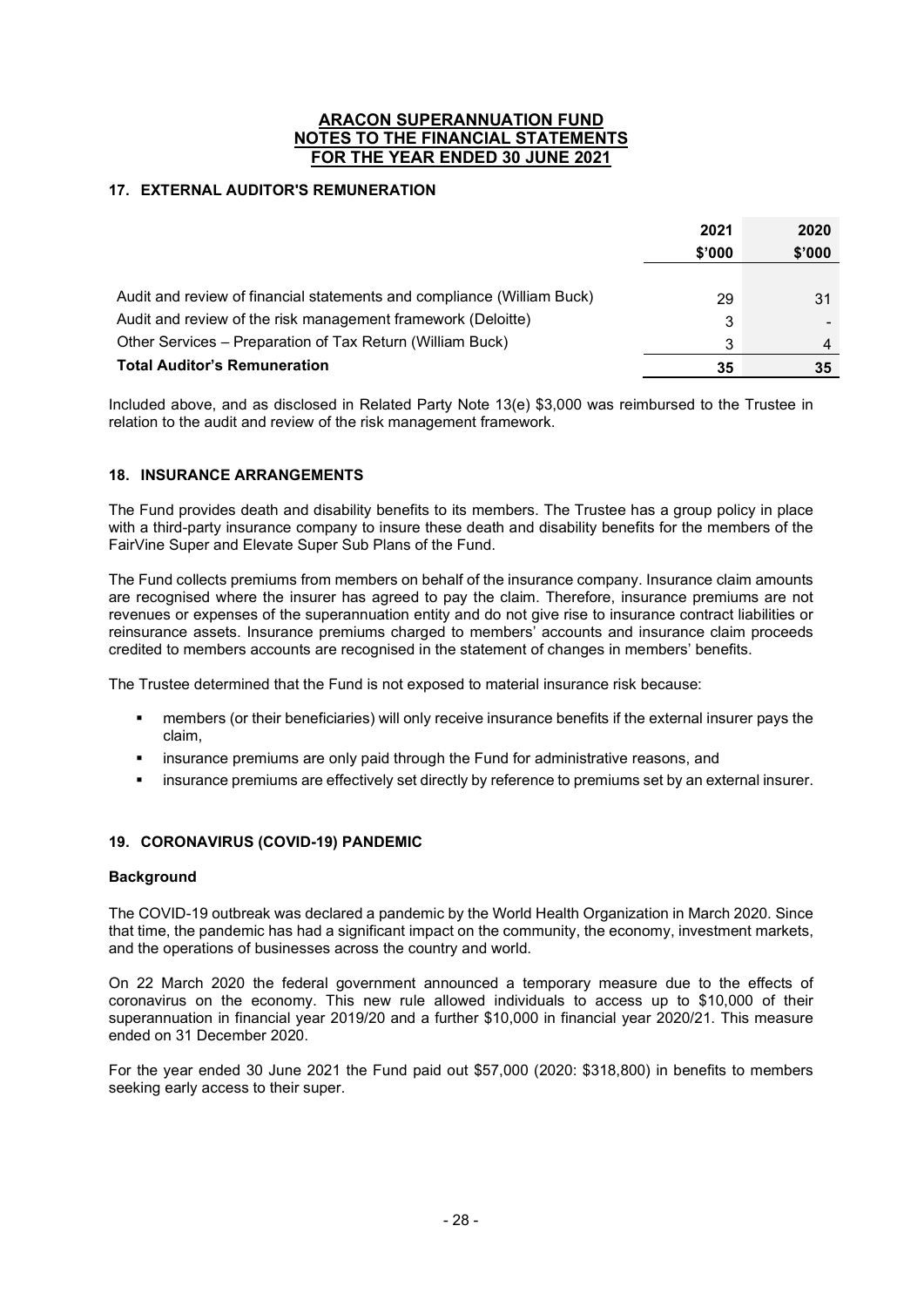## **19. CORONAVIRUS (COVID-19) PANDEMIC (CONTINUED)**

The Trustee has considered the impact of the government's response to COVID-19 and other market volatility in preparing its financial statements. The financial report has been prepared on a going concern basis, which contemplates the continuation of normal business operations and the realisation of assets and settlement of liabilities in the normal course of business and whilst the situation remains uncertain, the Trustee remains confident that the Fund will be able to continue as a going concern and has sufficient liquidity to meet its debts as and when they fall due.

The key areas of impact were as follows:

#### **Investments**

The global pandemic has impacted global economic activity and, to varying degrees, financial markets around the world. As a result, assessing fair value as at reporting date involves increased uncertainties around the underlying assumptions for valuations given the very wide range of potential paths forward for both economies, policy responses and asset fundamentals. Additionally, very low, if any, transaction volumes make evidential valuation difficult.

At the previous reporting date, reduced transaction volume was driven by the unfolding crisis, and therefore the quality of estimates of the value of assets was impacted. Whilst liquidity has returned to markets, the price of certain assets has been heavily influenced by government intervention. For example, for most of the reporting period the Reserve Bank of Australia has taken steps to maintain the target of 10 basis points for the cash rate and the yield on 3-year Australian Government bonds, the latter through on market purchase of these bonds. As a result, our assessment of fair value is partly dependent on governments maintaining their stated policies to manage investment market conditions.

The value of more than 95% of the Fund's investments is valued based upon observable market prices as of 30 June 2021.

The Fund holds less than 5% of its investments in an unlisted mortgage income fund, where the underlying investments are independently valued. As at the date of this note, the manager of the mortgage income fund had not reported any impairments for its portfolio.

## **Recoverability of Deferred Tax Balances**

In assessing whether a deferred tax asset can be recognised and given the macro-economic conditions arising from COVID-19 existed at the reporting date, the Trustee has ensured the projections of future taxable earnings is robust and based on reasonable assumptions regarding the Fund's future investment performance and taxable contribution levels.

## **Risk management**

The Trustee's robust risk management framework continues to be applied across the Funds operations and the Trustee continues to monitor the impact of government's response to COVID-19 on the Fund's risk profile. Non-financial risks emerging from global movement restrictions, and remote working by our staff, counterparties, clients and suppliers, are being identified, assessed, managed and governed through timely application of the Trustee's risk management framework.

The management of liquidity risk is a key element of the investment process. The risk is controlled through the Fund's investment in financial instruments which are readily convertible to cash. In addition, the Fund maintains sufficient cash and cash equivalents to meet normal operating conditions as well as additional cash requirements to fund the benefits to members seeking early access to their super.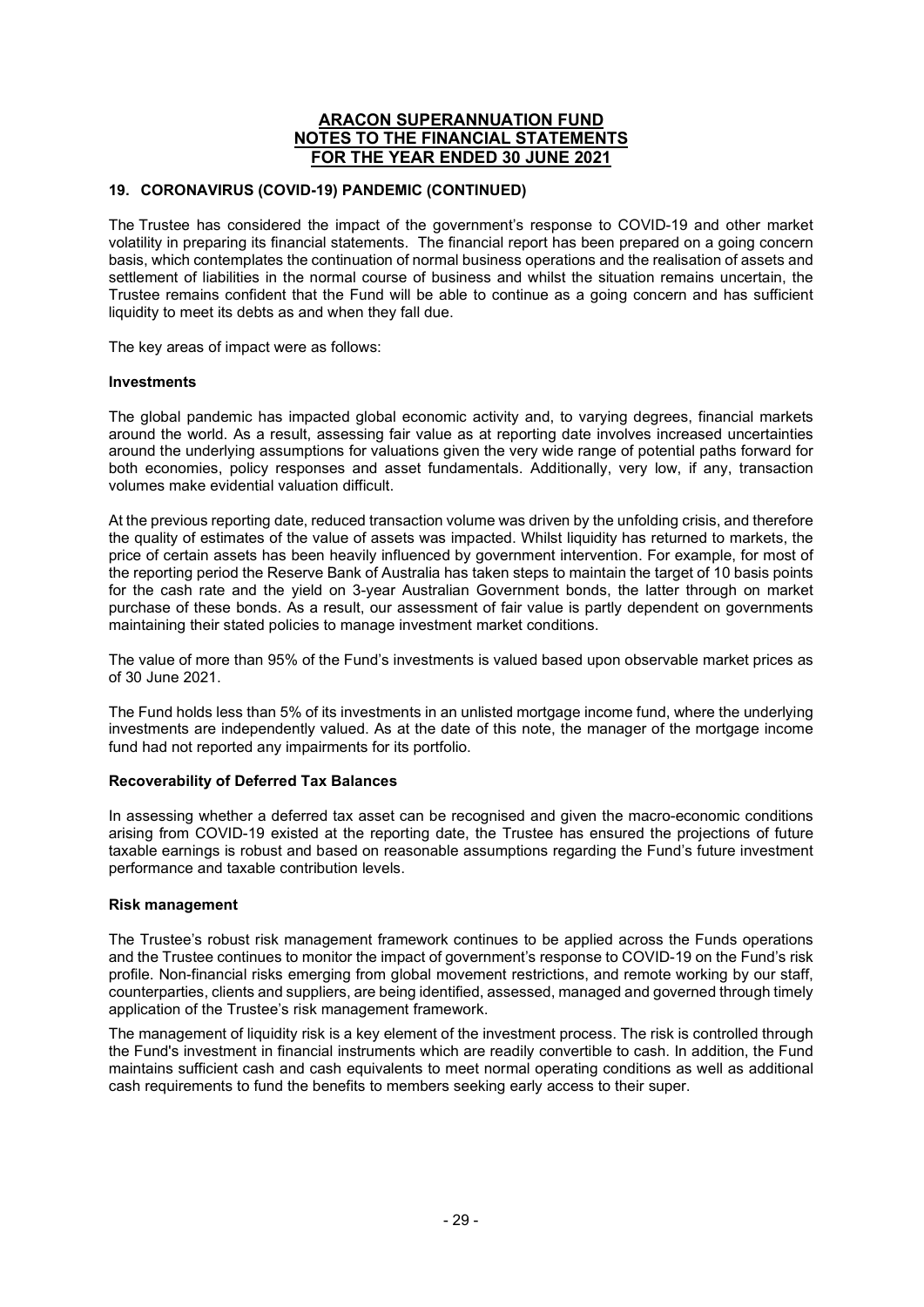# **20. EVENTS SUBSEQUENT TO REPORTING DATE**

There has not arisen, in the interval between the end of the financial year and the date of this financial report, any item, transaction or event of an unusual nature likely to affect significantly the operations of the Fund, the result of the operations, or the state of affairs of the Fund.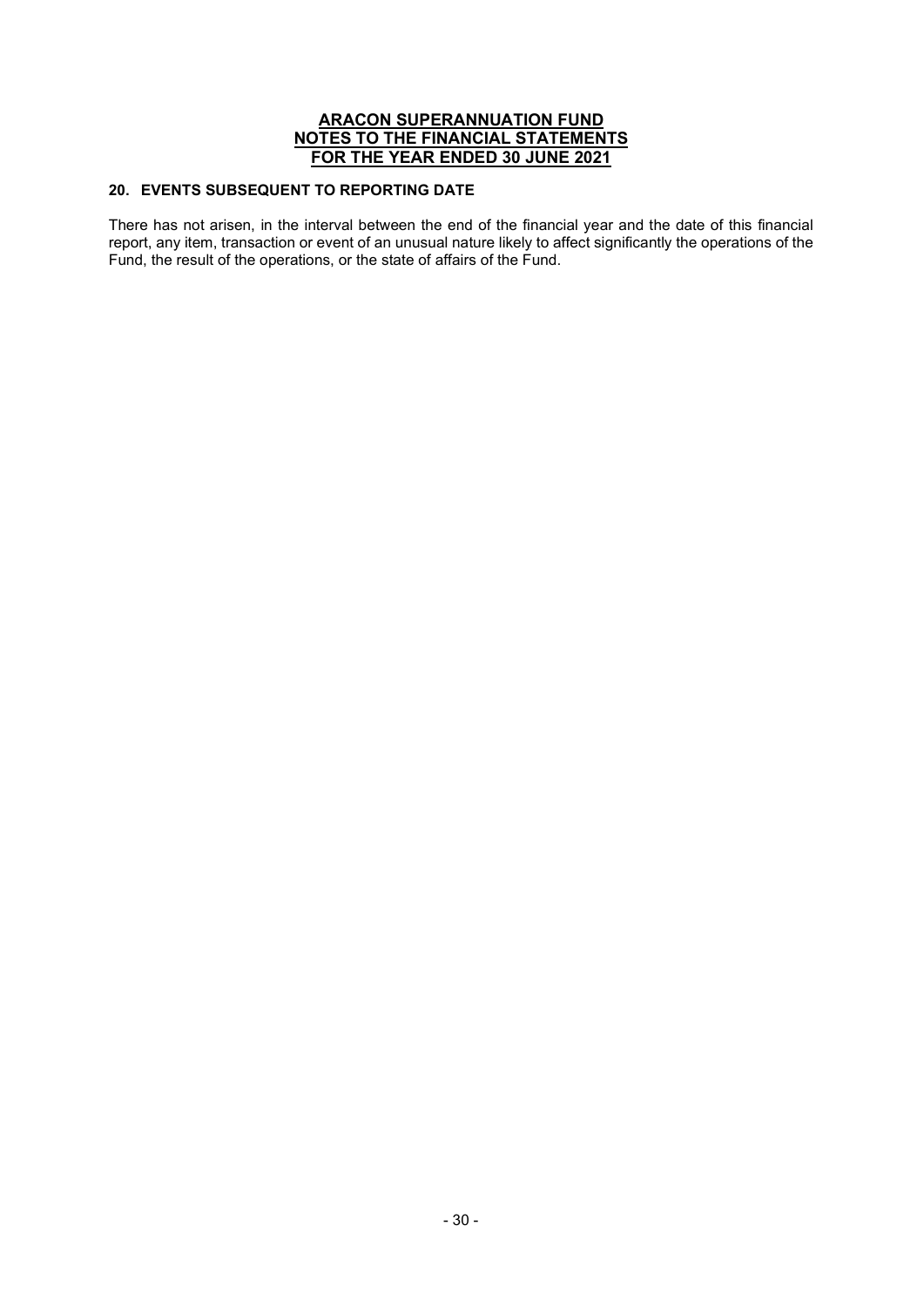## **ARACON SUPERANNUATION FUND TRUSTEE'S DECLARATION TO THE MEMBERS**

#### **In the opinion of the directors of the Trustee of the Aracon Superannuation Fund:**

- 1. The accompanying Financial Statements and notes set out on pages 1 to 30 are in accordance with:
	- Australian Accounting Standards and other mandatory professional reporting requirements, and
	- present fairly the Fund's financial position as at 30 June 2021 and of its performance for the financial year ended on that date
- 2. The Fund has been conducted in accordance with its constituent Trustee Deed and the requirements of the *Superannuation Industry (Supervision) Act 1993* and its accompanying Regulations; the relevant requirements of the *Corporations Act 2001 and Regulations*; the requirements under section 13 of the *Financial Sector (Collection of Data) Act 2001*, during the year ended 30 June 2021
- 3. There are reasonable grounds to believe that the Fund will be able to pay its debts as and when they become due and payable.

Signed in accordance with a resolution of the Board of Directors of Equity Trustees Superannuation Limited (ABN 50 055 641 757) as Trustee for the Aracon Superannuation Fund.

............................................... **Director** 

Melbourne

27 September 2021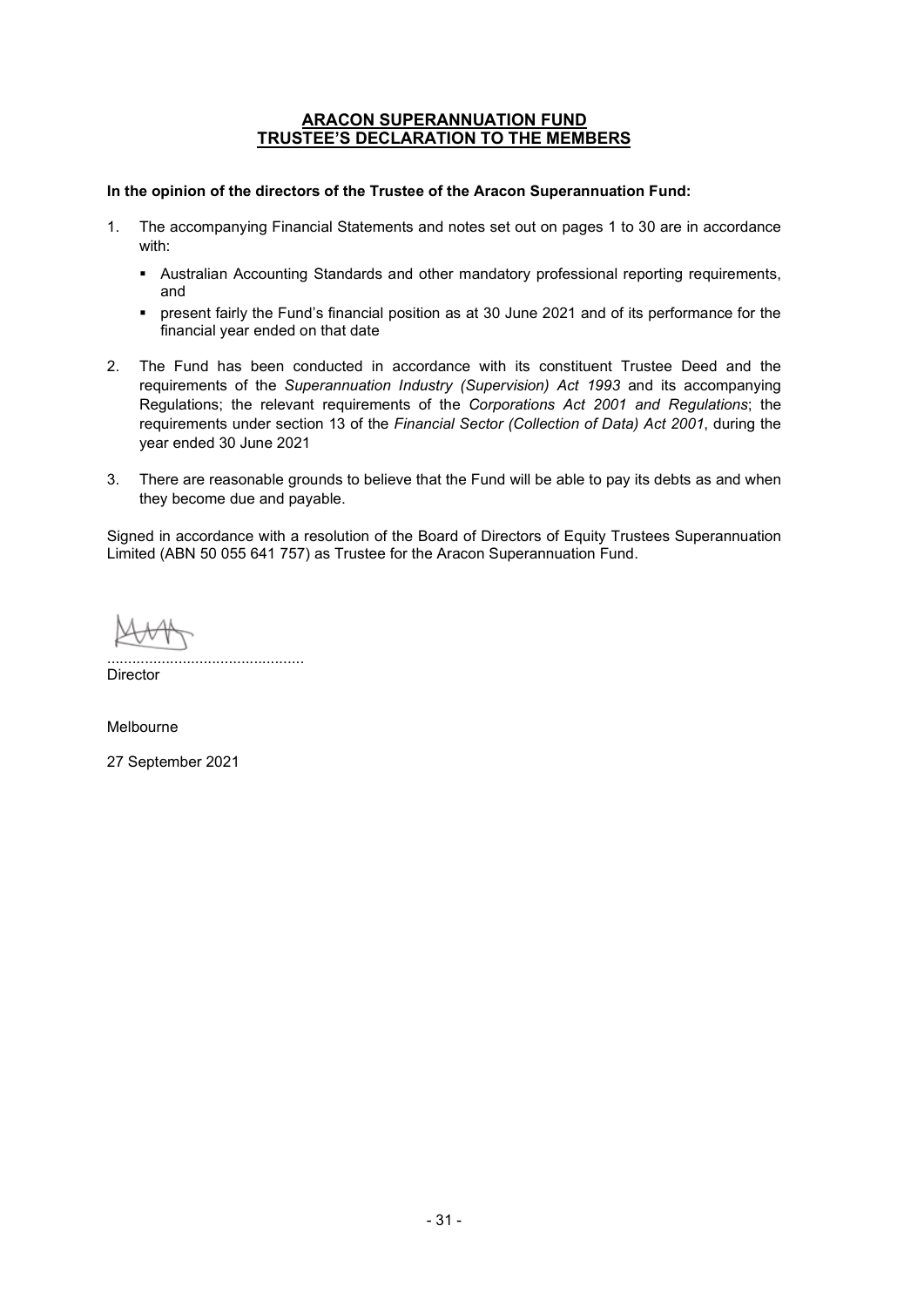

# **INDEPENDENT AUDITOR'S REPORT ON THE FINANCIAL STATEMENTS FOR THE ARACON SUPERANNUATION FUND (ABN: 40 586 548 205)**

**Independent Auditor's report approved form for a superannuation entity which is a reporting entity (as defined in Australian Accounting Standard AAS 25)**

#### **Report by the RSE Auditor to the trustee and members**

#### *Financial statements*

I have audited the accompanying financial statements of The Aracon Superannuation Fund for the year ended 30 June 2021 comprising the statement of financial position, income statement, statement of changes in member benefits, statement of changes in reserves and statement of cash flows.

#### *Trustee's responsibility for the financial statements*

The superannuation entity's trustee is responsible for the preparation and fair presentation of the financial statements in accordance with Australian Accounting Standards and the requirements of the *Superannuation Industry (Supervision) Act 1993* (SIS Act) and the *Superannuation Industry (Supervision) Regulations 1994* (SIS Regulations). The trustee is also responsible for such internal control as the trustee determines is necessary to enable the preparation and fair presentation of financial statements that are free from material misstatement, whether due to fraud or error.

#### *Auditor's responsibility*

My responsibility is to express an opinion on the financial statements based on my audit. I have conducted an independent audit of the financial statements in order to express an opinion on them to the trustee and members of The Aracon Superannuation Fund.

My audit has been conducted in accordance with Australian Auditing Standards. These Standards require that I comply with relevant ethical requirements relating to audit engagements and plan and perform the audit to obtain reasonable assurance as to whether the financial statements are free of material misstatement.

An audit involves performing procedures to obtain audit evidence about the amounts and disclosures in the financial statements. The procedures selected depend on the auditor's judgement, including the assessment of the risks of material misstatement of the financial statements, whether due to fraud or error. In making those risk assessments, the auditor considers internal controls relevant to the trustee's preparation and fair presentation of the financial statements in order to design audit procedures that are appropriate in the circumstances, but not for the purpose of expressing an opinion on the effectiveness of the trustee's internal controls. An audit also includes evaluating the appropriateness of accounting policies used and the reasonableness of accounting estimates made by the trustee, as well as evaluating the overall presentation of the financial statements.

#### **ACCOUNTANTS & ADVISORS**

Level 20, 181 William Street Melbourne VIC 3000 Telephone: +61 3 9824 8555 williambuck.com